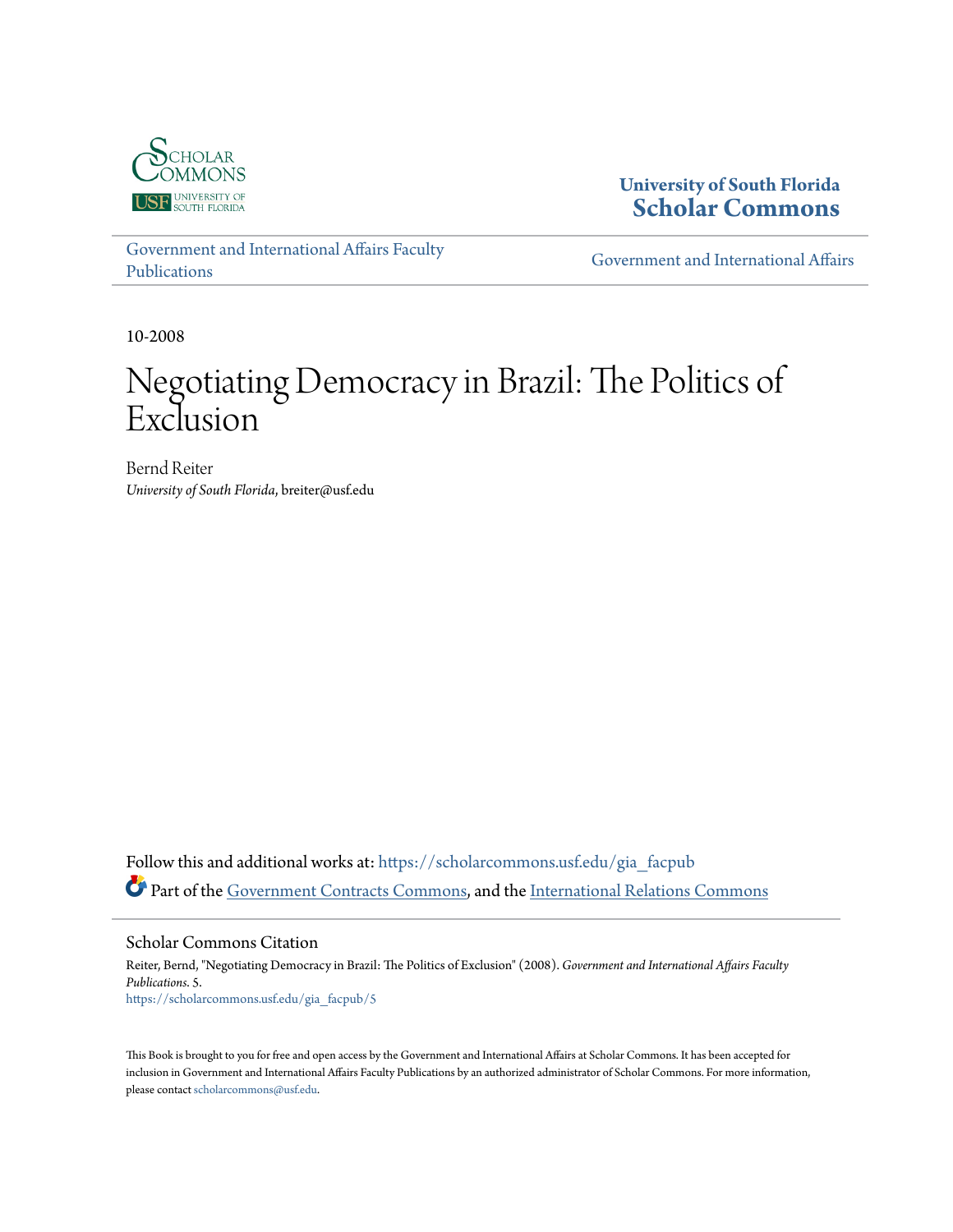#### EXCERPTED FROM

Negotiating Democracy in Brazil: The Politics of Exclusion

Bernd Reiter

Copyright © 2009 ISBN: 978-1-935049-02-9 hc **Negotiating Democracy** in Brazil

> **The Politics** of Exclusion

**Bernd Reiter** 

## FIRST**FORUM**PRESS

A DIVISION OF LYNNE RIENNER PUBLISHERS, INC.

1800 30th Street, Ste. 314 Boulder, CO 80301 USA telephone 303.444.6684 fax 303.444.0824

This excerpt was downloaded from the FirstForumPress website www.firstforumpress.com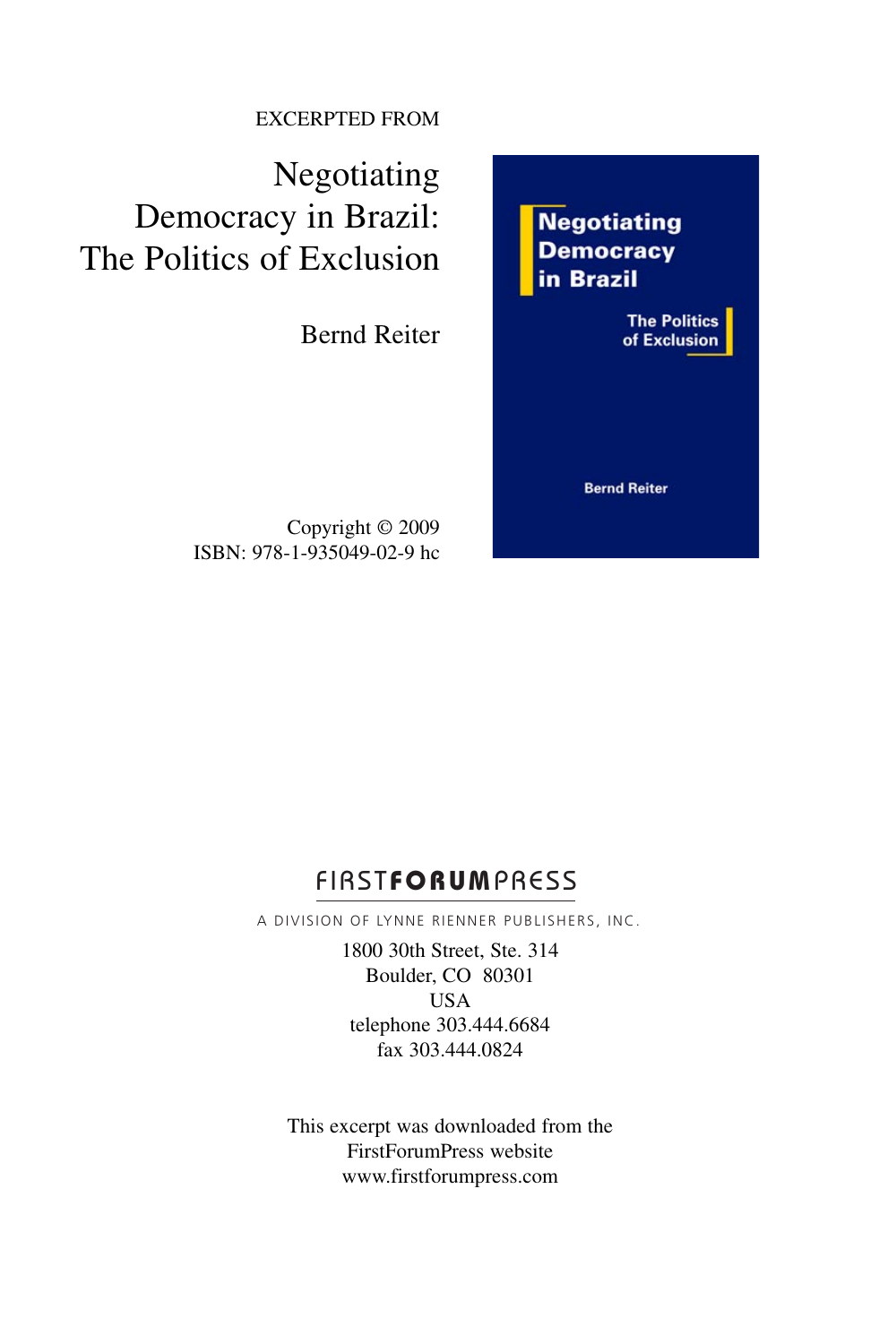## **Contents**

| Preface      |                                                        | vii |
|--------------|--------------------------------------------------------|-----|
| 1            | Introduction                                           | 1   |
| 2            | What's Wrong with Brazilian Democracy?                 | 17  |
| 3            | The Historical Roots of Inclusion                      | 31  |
| 4            | Education and the Transfer of Privilege                | 53  |
| 5            | The Domestication of the Excluded                      | 73  |
| 6            | Civil Society as Civilized Society                     | 87  |
| 7            | The Limits to Citizen Participation                    | 105 |
| 8            | The Political Class and the Persistence of Paternalism | 127 |
| 9            | Conclusion                                             | 141 |
|              |                                                        |     |
| Bibliography |                                                        | 149 |
| <i>Index</i> |                                                        | 169 |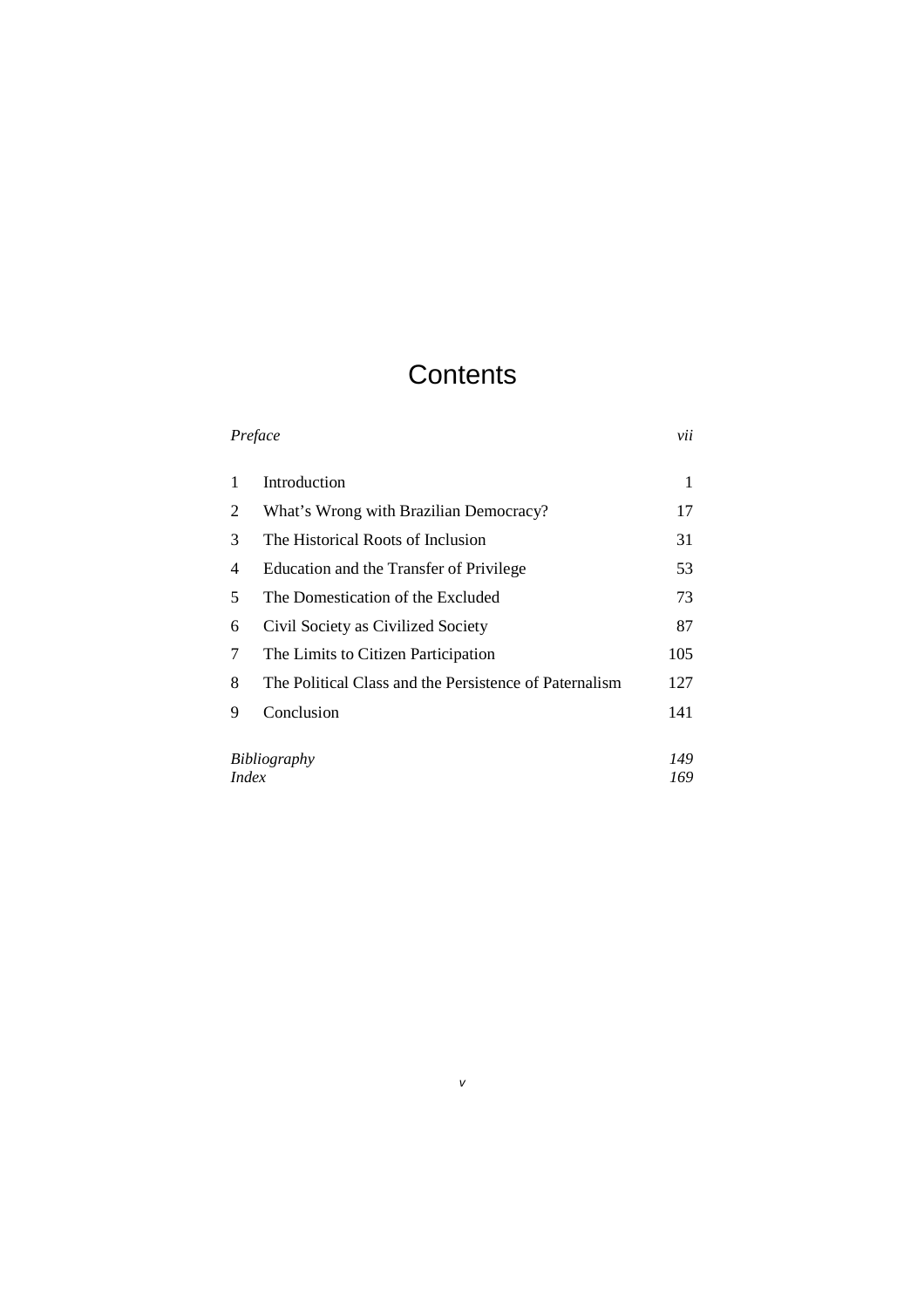## 1 Introduction

Societal inequalities undermine democracy. That is the main argument I seek to advance in this book. The country I chose as a case to demonstrate this relationship is Brazil – one of the most inequitable countries of the world. Over the last fifteen years I have spent much time in Brazil and conducted several research projects in different parts of the country. My work has focused on Brazilian civil society, education reform, and political participation. Reflecting on my research on different policy areas, I came to realize that one theme held them all together, that what I was seeing in different contexts were different manifestations of the same underlying pattern. Extreme inequality and the pervasive attempts of historically included sectors to perpetuate and defend their inherited privilege seemed to be responsible not only for a civil society that fell short of its democratizing potential but also for faltering school reform, and unsuccessful attempts of citizen participation in local governance. An analysis of the ways and strategies of defending privilege in Brazil promises to shed light on the social dynamics and causal mechanisms that impede democratic deepening. As such, my findings on Brazil are not confined to that country but pose general questions about societal inequality and democracy that are equally relevant for the study of democracy elsewhere.

My studies of different aspects of Brazilian democracy revealed two general insights. The first is that to understand the impacts of societal inequality on democracy, one must focus on those groups that benefit from this inequality. The second is that democracy cannot be adequately understood by focusing exclusively on the political system. I realized that any treatment of Brazilian democracy must include an analysis of Brazilian society, in which, after all, the political system is embedded. This cannot be achieved by simply including the variable of civil society (as done, e.g. by Linz and Stepan, 1996) or by focusing on democratic culture (following Almond and Verba,  $1963$ .<sup>1</sup> To capture the shortcomings of democracy, one must analyze society and focus on the ways the societal system interacts with and indeed structures the political system. $^{2}$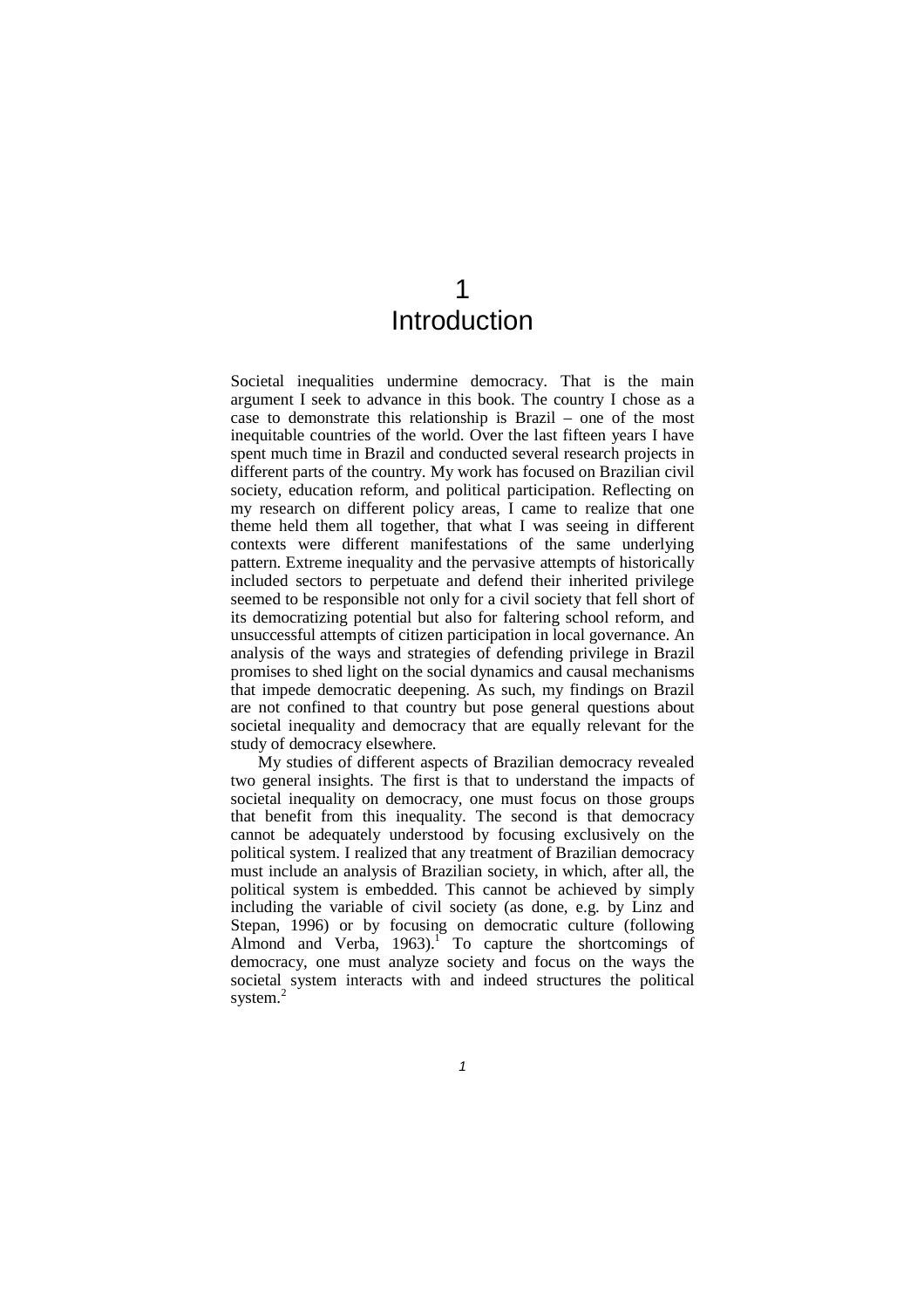Although states must be seen as important and partially autonomous actors, most authors following the path-breaking work of Evans, Skocpol, and Rueschemeyer (1985) have overestimated the state's autonomy and neglected the relationship between autonomous states and the society in which those states are embedded. Evans, Skocpol and Rueschemeyer were certainly right to point out that, "states conceived as organizations claiming control over territories and people may formulate and pursue goals that are not simply reflective of the demands or interests of social groups, classes, or society."<sup>3</sup> But while Brazil's democracy undoubtedly suffers from the shortcomings of Brazil's political system, the gravest impediments to consolidating democracy are not of a political nature, but of a social nature. Furthermore, it is not the failing state that causes Brazil's democracy to fall short of its promises, but, on the contrary, Brazil's extreme societal inequality that permits the Brazilian state too much autonomy from the will and needs of the majority population. In short, the extreme inequalities that characterize Brazilian society are ultimately responsible for its faltering political regime. Accordingly, my main argument is that a political system lacks legitimacy if the society in which it is embedded is extremely unequal. Inequality causes a great part of its population to be excluded from the active exercise of basic citizenship and civil rights. The flipside of exclusion is that included groups have long captured the state and used it to advance their own goals without feeling, and in effect without effectively being, accountable to the masses.

In other words, the Brazilian political system is disconnected from the majority of its population, while a relatively small minority of Brazilians uses the political system to advance its own ends. In the words of Teresa Caldeira and James Holston (1998), "The protections and immunities civil rights are intended to ensure as constitutional norms are generally perceived and experienced as privileges of elite social statuses and thus of limited access. They are not, in other words, appreciated as common rights of citizenship."<sup>4</sup> I agree with this analysis. In this book, I therefore propose to "bring society back in."

Accordingly, this book argues that although Brazil's political system is troubled, the division of its society is far more troublesome and much more consequential, not just at the societal level, but for the political system as well, because political systems are embedded in social systems. No matter how minimalist one wants to define democracy,<sup>5</sup> its legitimacy must ultimately reside in a democratic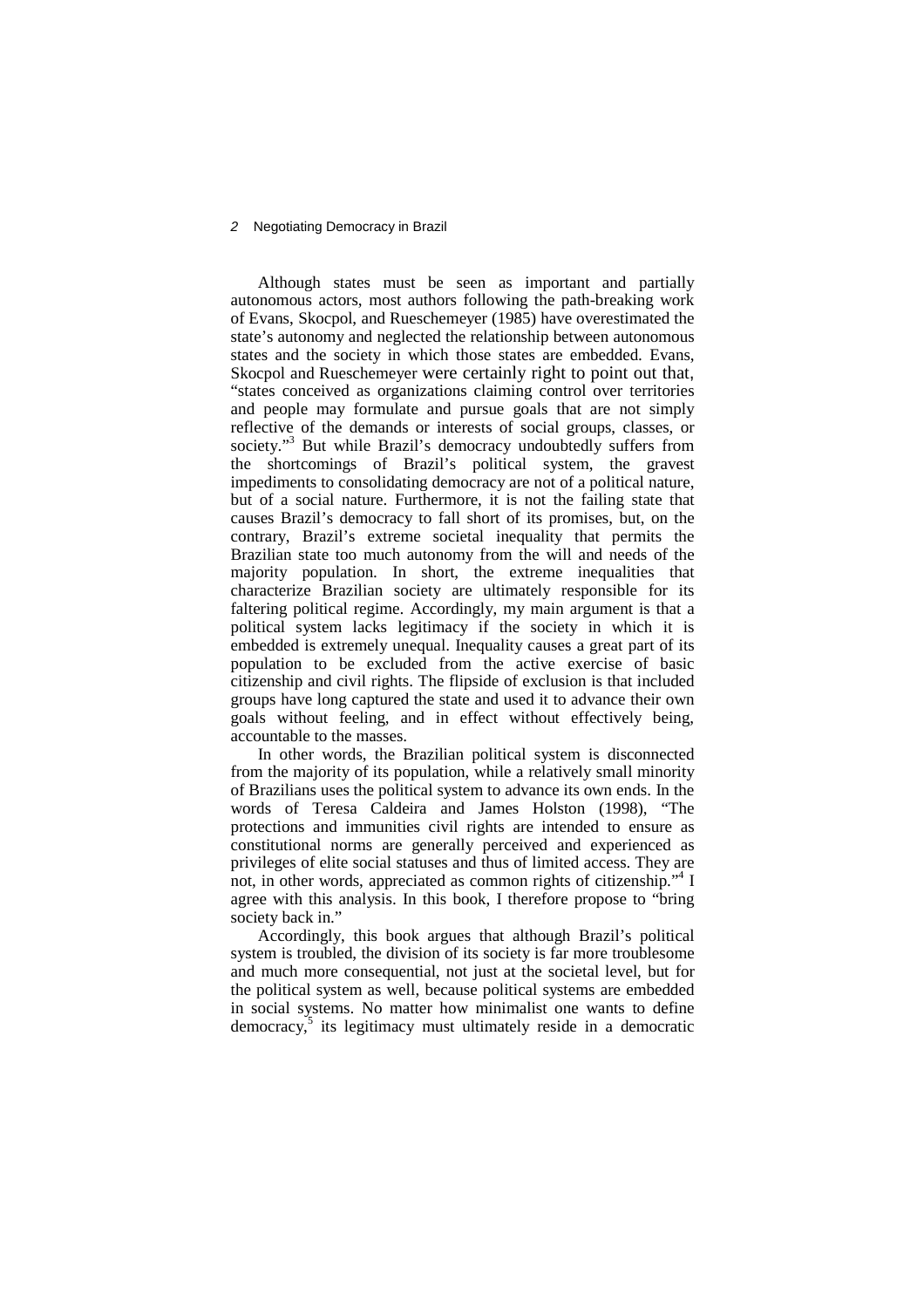society, where the core value of democracy, namely having access to basic citizenship rights, is guaranteed. A democratic political system embedded in an undemocratic society is an absurdity and those accounts that focus their attention exclusively on political systems are unable to capture the ultimate causes for faltering democratic regimes. Brazil provides a clear example and therefore an excellent case for studying the tension that results from a society where civil rights and liberties are not guaranteed to the majority of Brazilians, but where the political system continues to function smoothly, following the rules and procedures laid out for it by the Constitution.

My second insight is that an adequate understanding of Brazilian democracy and its shortcomings requires a detailed understanding of the dialectic ways exclusion and inclusion constitute each other and what mechanisms are used by Brazilians in their everyday lives to uphold the crucial distinction between who counts as a full citizen with full access the citizenship rights and who does not. In my research I found that upholding this distinction is of utmost importance to the historically privileged and included groups and it is of far reaching consequences for both sides of this equation because it provides the critical edge, or the competitive advantage, in the daily competition for goods in markets characterized by extreme scarcity. This book, then, pays much attention to the strategies used by historically included groups to defend their inherited privileges. My main argument therefore is that it is not inequality per se that renders Brazilian democracy problematic. It is the constant efforts of historically included groups to uphold inequality and protect their privileged access to citizenship rights that casts a deep shadow over Brazilian democracy.

To understand the dialectic relationship between exclusion and inclusion, it becomes necessary to step beyond the disciplinary limits of mainstream political science and integrate the work of other social sciences. Insights and theoretical frameworks borrowed from history and sociology have proven especially helpful for this endeavor.

Once a shift of focus toward societal phenomena is undertaken, another step is necessary. I argue that understanding the impact of societal inequality on democracy requires another shift of in point of view, this time away from the excluded and toward the included and the mechanisms they use to perpetuate their inclusion and the related exclusion of others. By examining again and again the excluded, researchers, sociologists and anthropologists in particular, have contributed to the problematization of the excluded and helped consolidate the erroneous idea that there is something wrong with the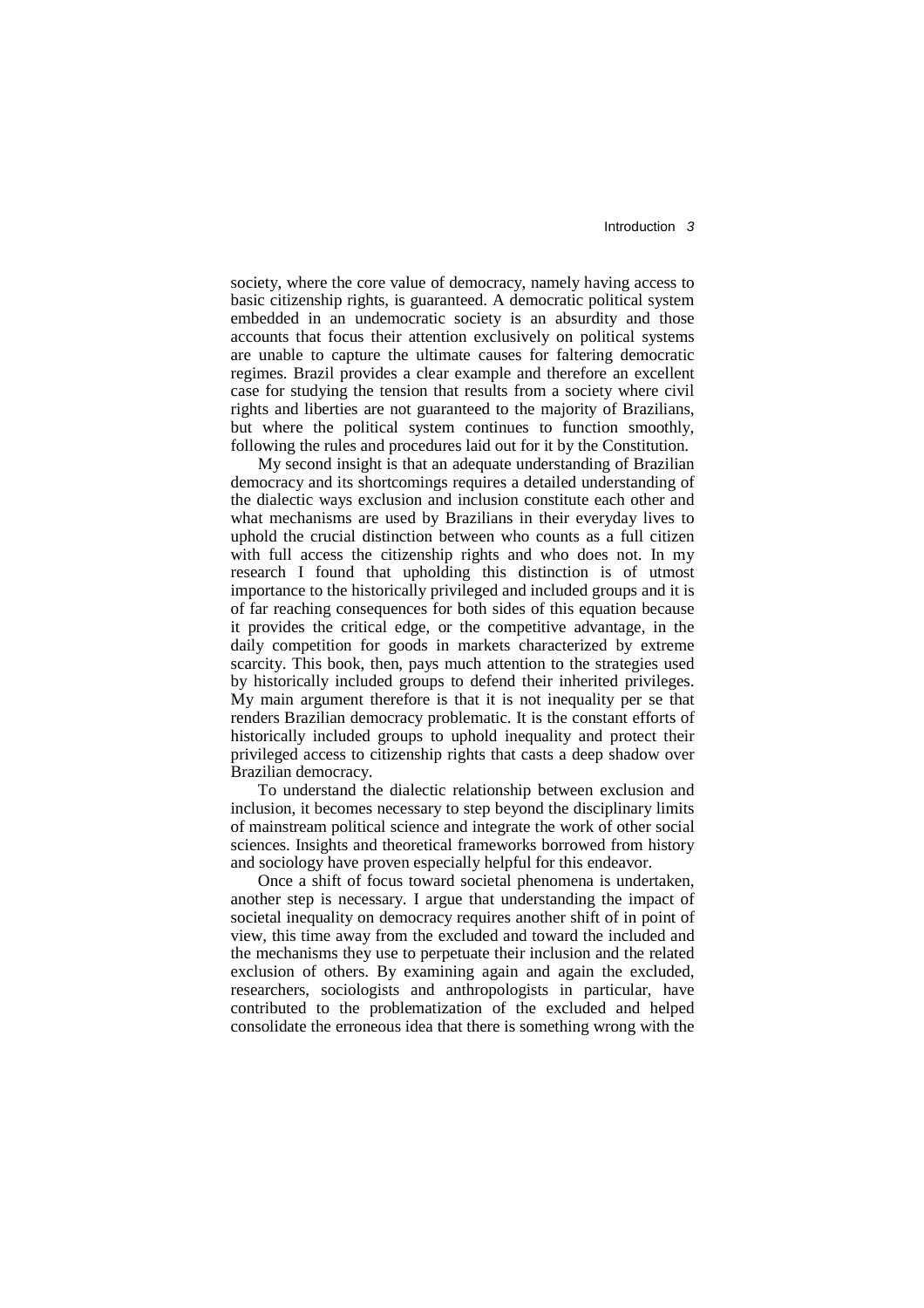poor, the indigenous, blacks, and other historically marginalized groups.<sup>6</sup> Instead of focusing solely on the excluded, we need to pay more attention to those benefiting from their exclusion. In the following, I shall propose the concept of "inclusion" for that purpose.

#### **Theorizing Inclusion**

In the absence of specific literature on inclusion, the vast literature on exclusion, inequality, and injustice provides initial insights. Judith Butler (1998), for example, asks rhetorically, "is it possible to distinguish, even analytically, between a lack of cultural recognition and a material oppression, when the very definition of legal 'personhood' is rigorously circumscribed by cultural norms that are indissociable from their material effects?"<sup>7</sup> For Butler, the answer is no. In her essay she explains that the cultural and material are indeed intimately intertwined. She traces this insight back to Marx's *German Ideology* (1846) and Engels' *Origin of family, private property, and the state* (1884). Marx points to the connection of the mode of production that produces a certain and corresponding mode of cooperation and social organization.<sup>8</sup>

Much of Butler's critique takes issue with Nancy Fraser's distinction between injustices of distribution and injustices of recognition. Nancy Fraser (1998) argues that both kinds of injustices are equally serious, but that they operate differently. For Fraser, to be misrecognized means "to be denied the status of a full partner in social interaction and prevented from participating as a peer in social life – not as a consequence of a distributive inequity (such as failing to receive one's fair share of resources or 'primary goods'), but rather as a consequence of institutionalized patterns of interpretation and evaluation that constitute one as comparatively unworthy of respect or esteem."<sup>9</sup> Accordingly, Fraser defines misrecognition as an "institutionalized social relation, not a psychological state."<sup>10</sup> Fraser also points to the connection she makes between the symbolic and the material. For her, "The norms, significations, and constructions of personhood that impede women, racialized peoples, and/or gays and lesbians from parity of participation in social life are materially instantiated – in institutions and social practices, in social action and embodied habitus, and yes, in ideological state apparatuses. Far from occupying some wispy, ethereal realm, they are material in their existence and effects. $^{511}$ 

However the material and cultural relate, this discussion clearly demonstrates that exclusion *has* two dimensions and it necessary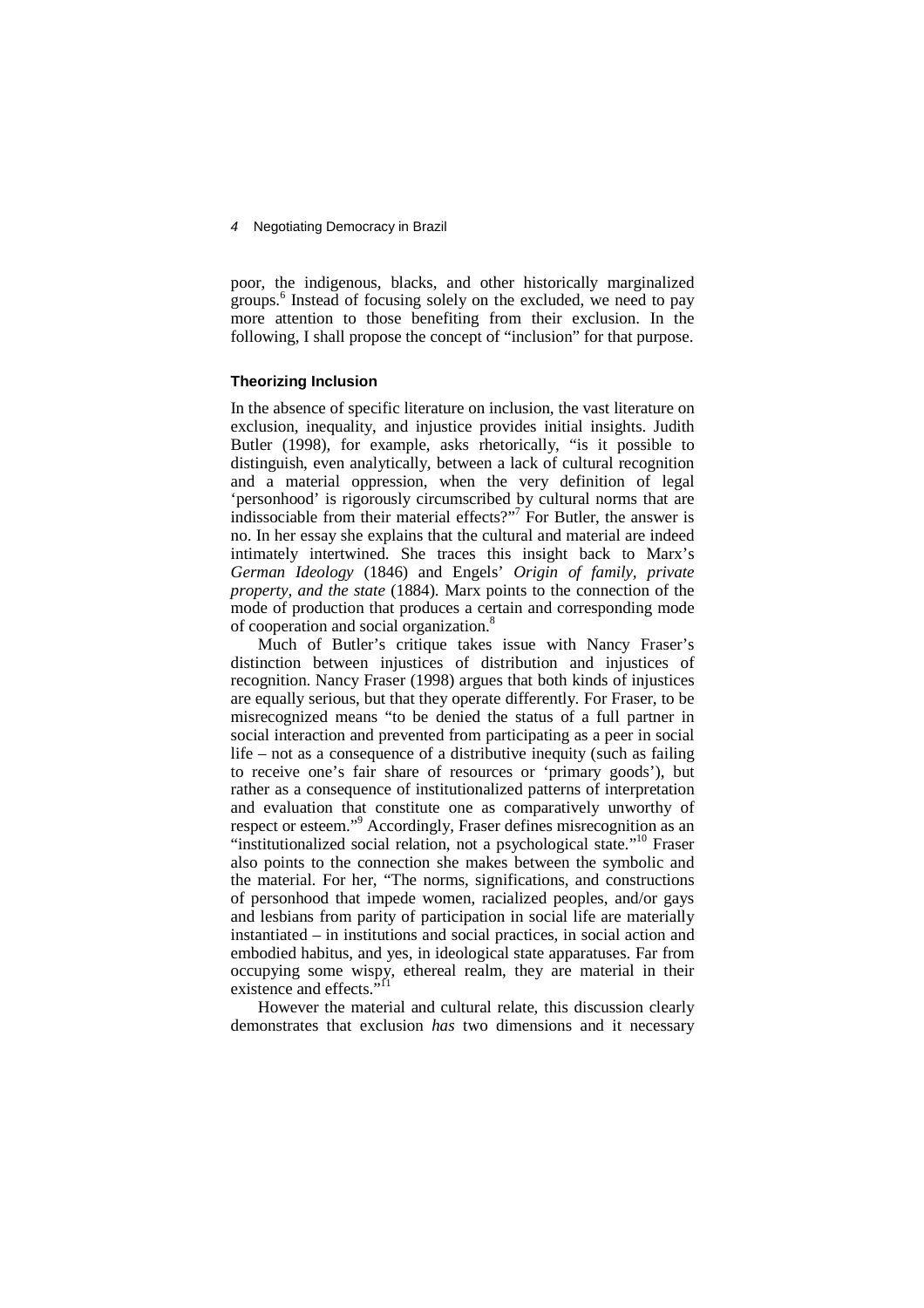follows that inclusion is equally constituted by material and symbolic or cultural variables. Among the symbolic variables, whiteness is extremely consequential. Whiteness, anything but a biological reality, is used as a symbolical indicator of civilizing potential.<sup>12</sup> Lesser (1999) demonstrated that what it meant to be "white" shifted in Brazil between 1850 and 1950, but whiteness remained a cultural signifying superiority and well-deserved privilege. Brazilian elites openly discussed and compared the different degrees of whiteness of such potential immigrants as Arabs, Japanese, and Southern Europeans, associating whiteness with aptitude.<sup>13</sup> The idea of whiteness was therefore constructed and used as a form of capital, strongly associated with merit and progressive, developmental potential.

French sociologist Pierre Bourdieu's (1984) theory of distinction provides an entrance point for conceptualizing whiteness as a highly effective form of capital, functioning in a social space that is constituted in relation to other social positions, where each one uses the other for reference. Although Bourdieu ignores ethnicity and race in his theory, his thoughts on gender point to a direction that allows further development. He argues that, "the volume and composition of capital give specific form and value to the determinations which the other factors (age, sex, place of residence etc.) impose on practices. Sexual properties are as inseparable from class practices as the yellowness of a lemon is from its acidity: a class is defined in an essential respect by the place and value it gives to the sexes and to their socially constituted dispositions."<sup>14</sup>

In a similar way, whiteness constitutes capital in addition to the other types of capital, namely financial, social, and cultural. Their importance, however, does not follow a simple additive logic. One type of capital rather connects to the others and together they determine the social place an individual will hold in a society. This allows for some flexibility, as one form of capital can be used to partly compensate for the lack of another, although this flexibility is limited precisely by the lumped condition of the different capitals. In that way, as Bourdieu points out correctly, each single form of capital tends to over-determine the social position of its carrier, as the presence or absence of each single one is perceived as being indicative of the presence or absence of the others. It is in this sense that whiteness over-determines its carrier, bestowing him with a social position that might not be warranted. In other words, because of the composite character of the different forms of capital, whiteness signals the presence of other forms, even though they might not be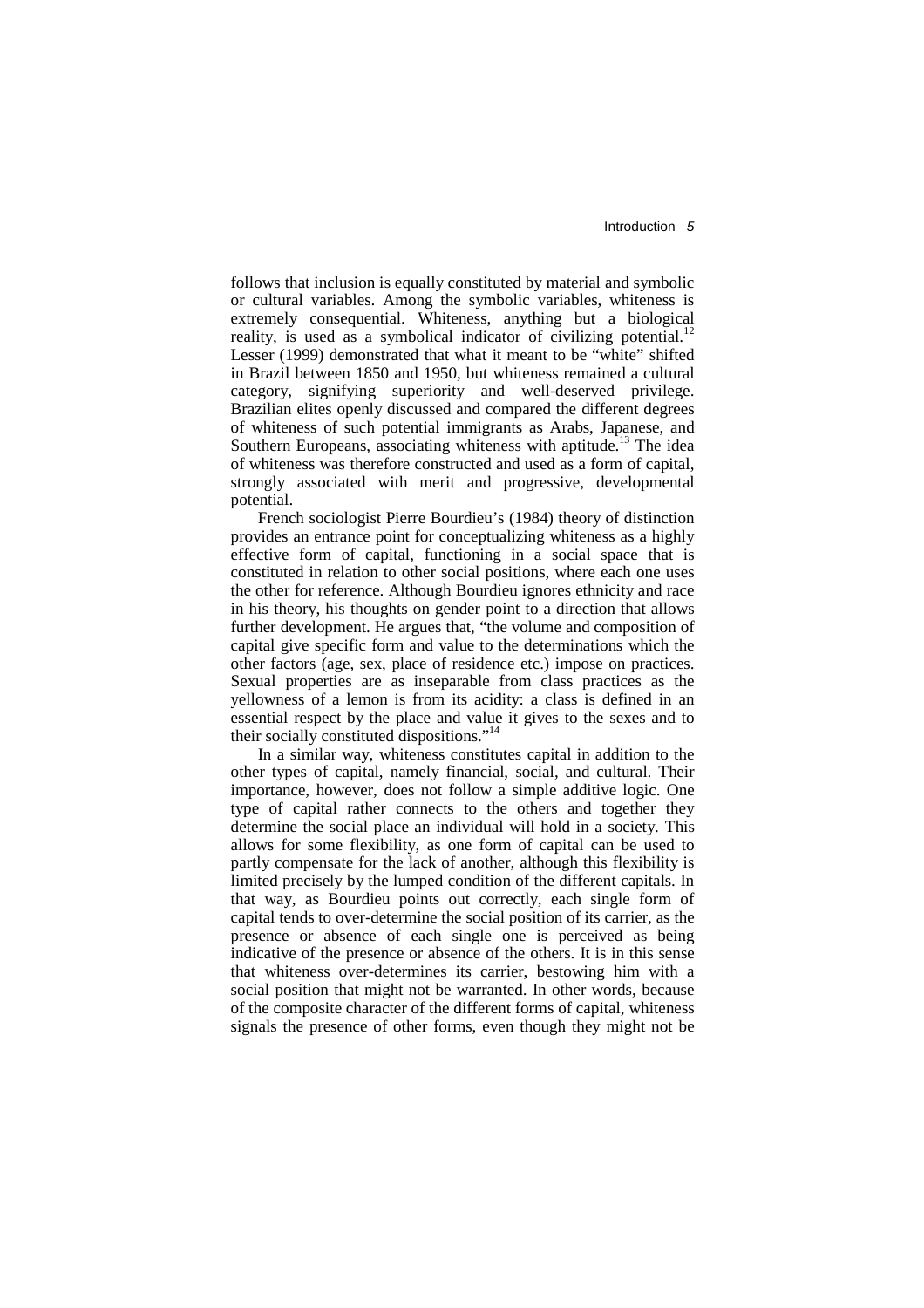present. Blackness, at the same time, signifies the absence of other types of capital and equally over-determines its carrier.

The resulting social position then becomes a social expectation and reflects back on the carrying individual. In Bourdieu's own words, "the homogeneity of the disposition associated with a position and their seemingly miraculous adjustment to the demands inscribed in it result partly from the mechanisms which channel towards positions individuals who are already adjusted to them, either because they feel 'made' for jobs that are 'made' for them (…) or because they are seen in this light by the occupants of the posts (…) and partly from the dialectic which is established, throughout a lifetime, between dispositions and positions, aspirations and achievements."<sup>15</sup> In other words, individuals tend to conform to the social positions they hold and to internalize the role expectations associated with these positions.

In sum, what matters is not the objective position an individual holds in the social space, but the subjective experience of living with and through this position and rather having to uphold and defend it in daily interactions, or trying to change or mask it in order to escape the negative effects resulting from potential over-determination. Defending or challenging one's social place therefore is a daily struggle and bears very tangible consequences for one's capabilities to live life. Given its relational character, maintaining one's own inclusion requires maintaining the exclusion of others.<sup>16</sup>

In order to reproduce a social structure that secures privileges and advantages to one group and denies it to others, the maintenance of the border that marks inclusion and separates it from exclusion becomes extremely important. It comes to no surprise that Brazilian daily life is full of symbolic acts that fulfill this border-maintenance function. This is even more the case where racial capital is not clearly demarcated and therefore illusive for providing clear borders of belonging.

#### **Some Words on Methodology**

Although I use statistical data, my main intention in this book is to better understand *how* and *why* inequality impacts democracy. Quantitative methods do not suffice to answer these questions, mainly because of their weakness in determining causality. The research method most suited for answering my questions regarding the relationship between inequality and democracy in Brazil, in my judgment, is the case study. By using a case study approach, I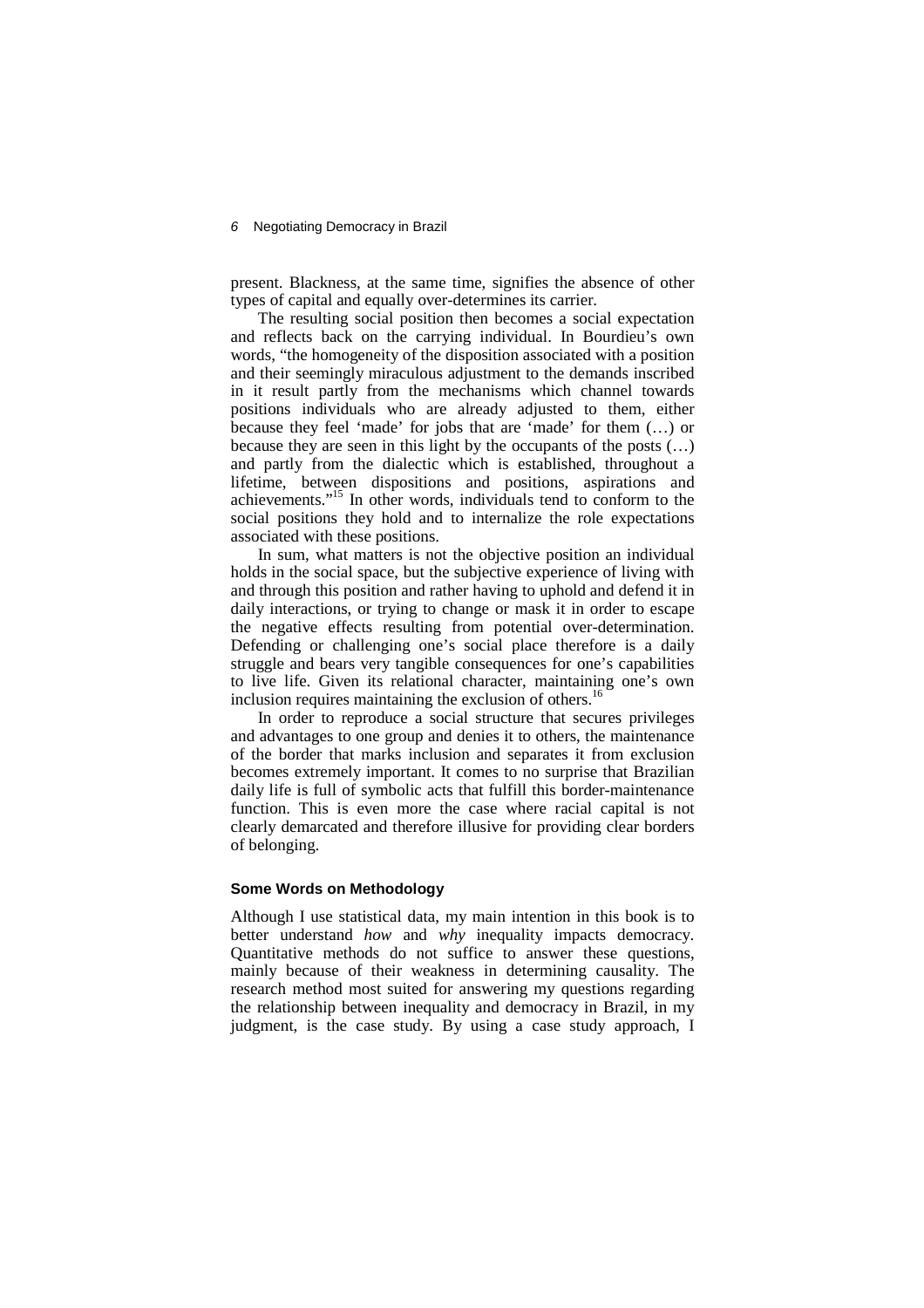broadly follow Alexander George and Andrew Bennett (2005) who define the case study approach as "the detailed examination of an aspect of a historical episode to develop or test historical explanations that may be generalizable to other events."<sup>17</sup>

Within the broader field of case study analysis, process tracing is one of the most valuable tools. Process tracing "attempts to identify the intervening causal process – the causal chain and causal mechanism – between an independent variable (or variables) and the outcome of the dependent variable."<sup>18</sup> Especially important in this method is the process tracing of deviant cases, extreme cases, most likely, and least likely cases. Process tracing can help to identify the chain of events that led to a certain outcome. By focusing on extreme cases, this method allows for an assessment of the most salient causes at work. By including deviant cases, it also allows for an assessment of the necessary or sufficient contribution of a causal variable in a certain outcome. Deviance can be caused by a previously overlooked variable. A deviant case might also lead to the specification of a theory.

I thus selected cases that I find particularly problematic and therefore especially telling, and this book focuses on some of the most extreme cases in which included Brazilians actively engage in defending their inherited privileged positions in social hierarchies. The causes and perceptions of urban violence are amongst the most telling in this respect, as violence has become a way to interpret Brazil and the interpretations of the causes for violence provide evidence for the worldview of the included. Another very telling case that allows for an analysis of the ways inclusions and exclusion constitute each other is provided by focusing on the daily interactions between maids and their employers. The employment of maids is very widespread in Brazil and it allows us to draw important conclusions about the mechanisms used by employers to constitute and justify their superiority over their employees. The very endemic persistence of clientelism and corruption in Brazilian politics raises important questions and an analysis of the underlying causes for this persistence promises to shed light on the ways state employment is used to perpetuate inclusion and to defend privilege. To better understand this endemic Brazilian problem, one needs to examine the history of how Brazilian elites have captured and used the state to perpetuate their own privilege.

But although these general treatments of Brazilian reality are extremely revealing and tell us much about how historically included groups operate to perpetuate their inclusion and to justify their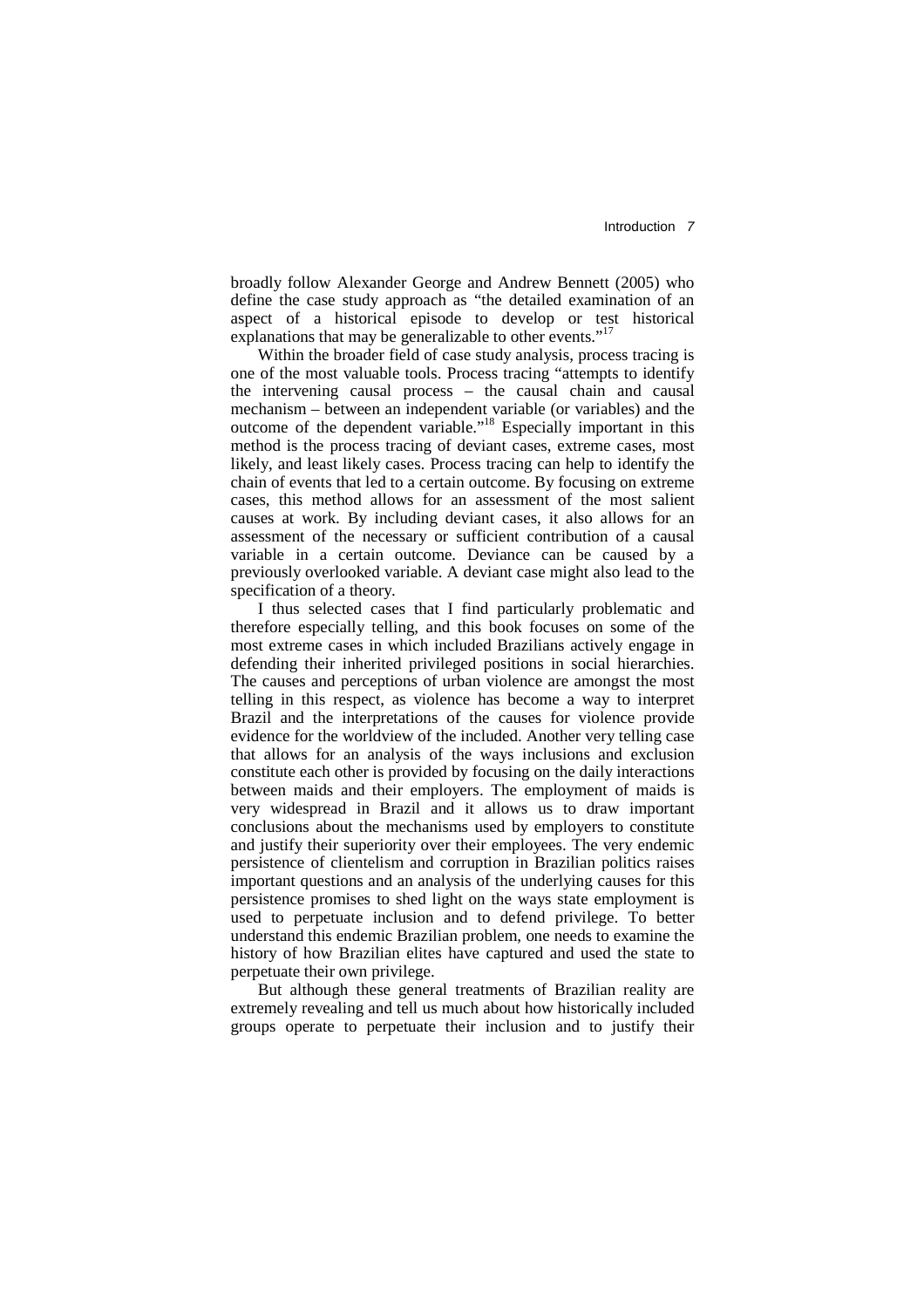privilege, a true understanding of the causes and workings of defending privilege and upholding exclusion needs to zoom in even further and analyze the interactions between the included and the excluded in concrete and historically determined situations. To achieve this goal, this book presents case studies on education and political participation from one Brazilian city, Salvador. Salvador was chosen because it offered the richest and most promising environment for my analysis. Salvador is one of the poorest and most inequitable state capitals in Brazil, thus it provides us with a starker than average view of the mechanisms used to defend privilege. In addition, Salvador's population includes an percentage of black citizens, which provides us with the opportunity to examine the racialized character of upholding privilege with more clarity. Thus, Salvador represents an extreme case that elucidates the general functioning of defending privilege in Brazil and elsewhere, and the cases from Salvador allow us to gain a deeper understanding of the causes and mechanisms employed by the historically included to defend their privileged positions in social hierarchies. Salvador, then, constitutes an idealtype for the constitution of inclusion and exclusion and for the racialized nature of this process, but it is not an exception. The exclusion from the full exercise of citizenship rights and the role that education and the abuse of state power play in achieving this exclusion is characteristic of the whole country. The examples I am able to present in this book are intended to highlight some of the mechanisms used to achieve this exclusion. Adding more cases from different regions or even countries will not alter the logic I seek to unveil.

#### **Definitions**

My hypothesis that social inequalities cause Brazilian democracy to fall short of its promises immediately necessitates clarification of the two central concepts involved in the argument, namely "social inequality" and "democracy." I rely on probably the most recognized voice in the field for the definition of social inequality. Amartya Sen (1992 and 1999) has proposed a "capability approach" to assessing inequality. According to Sen (1992), "capability is, thus, a set of vectors of functionings, reflecting the person's freedom to lead one type of life or another. (…) This freedom, reflecting a person's opportunities of well-being must be valued at least for instrumental [italics in original] reasons, e.g. in judging how good a 'deal' a person has in the society. But in addition (…) freedom may be seen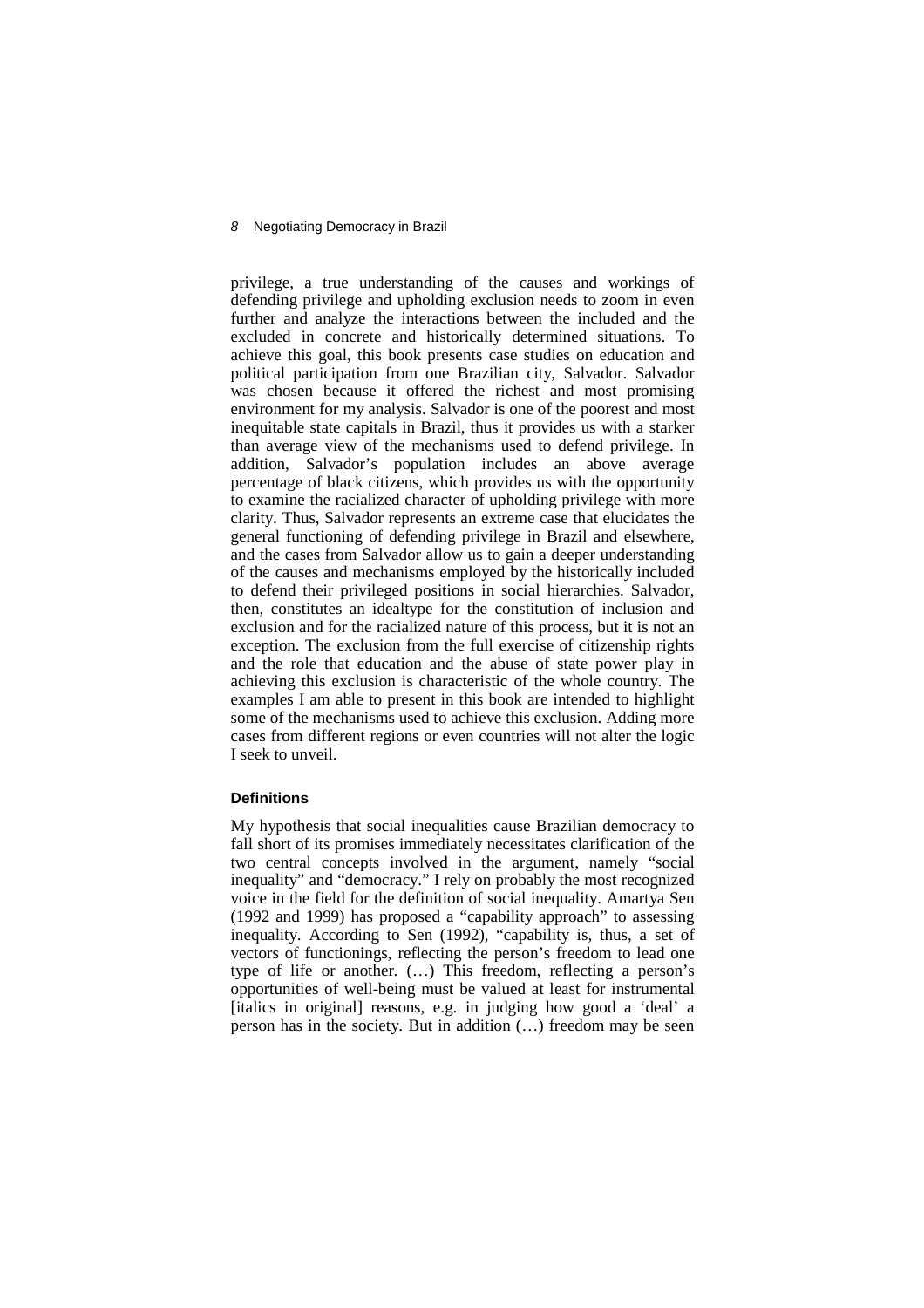as being intrinsically important for a good social structure."<sup>19</sup> Sen proposes a new foundation for the study of individual behavior, away from individual utilities and toward individual capabilities. Analyzing individuals as having a certain range of capability of choice and action brings the focus to enlarge these capabilities in order to get a more aggregated welfare function. In other words, it is Sen's insight that investing in an individual's capabilities through spending in her education and health also has a positive effect on markets, as these freedoms will very likely be used to produce and trade. At the same time, Sen gets rid of the predominant approach of treating self-interested action as the necessary and sufficient basis to produce Pareto optimality. If freedom to "choose what one has good reason to choose" becomes the basic assumption and replaces individual utility, then there is no reason to assume that profit maximizing is the only motive available to guide - and analyze human action. This treatment offers several advantages, but most importantly it highlights the criterion of the ability of individuals to choose the kind of life they themselves deem valuable. This approach is especially relevant for the analysis of countries with a colonial background, as we shall see later. $20$ 

Throughout his book, I provide several empirical examples of Brazilians with very unequal capabilities of living the kind of life they deem worth living and even of having a say in the collective decisions that impact their lives. The unequal distribution of the capability to live the life one values has not only important direct consequences on the democratic system. It also has important social consequences that impact democracy, as we shall see.

Defining the concept of "democracy" is more complicated and requires some more elaboration in order to justify the choice of one definition over another. I find the most useful framework to be Jürgen Habermas' (1998) conceptualization of *discursive democracy*. His theoretical framework allows for the formulation of a coherent set of assumptions and hypotheses about democracy, democratic legitimacy, and the public sphere that I find helpful in assessing democracy's quality.

Habermas' model of discursive democracy operates in a space in-between normative models of democracy and sociological theories of society. That is it takes both the state and the society into account. From this perspective, inequality, misrecognition, and oppression are negatively related to democratic governance and they condition the very possibility of a democratic regime. According to Habermas, "only in an egalitarian public of citizens that has emerged from the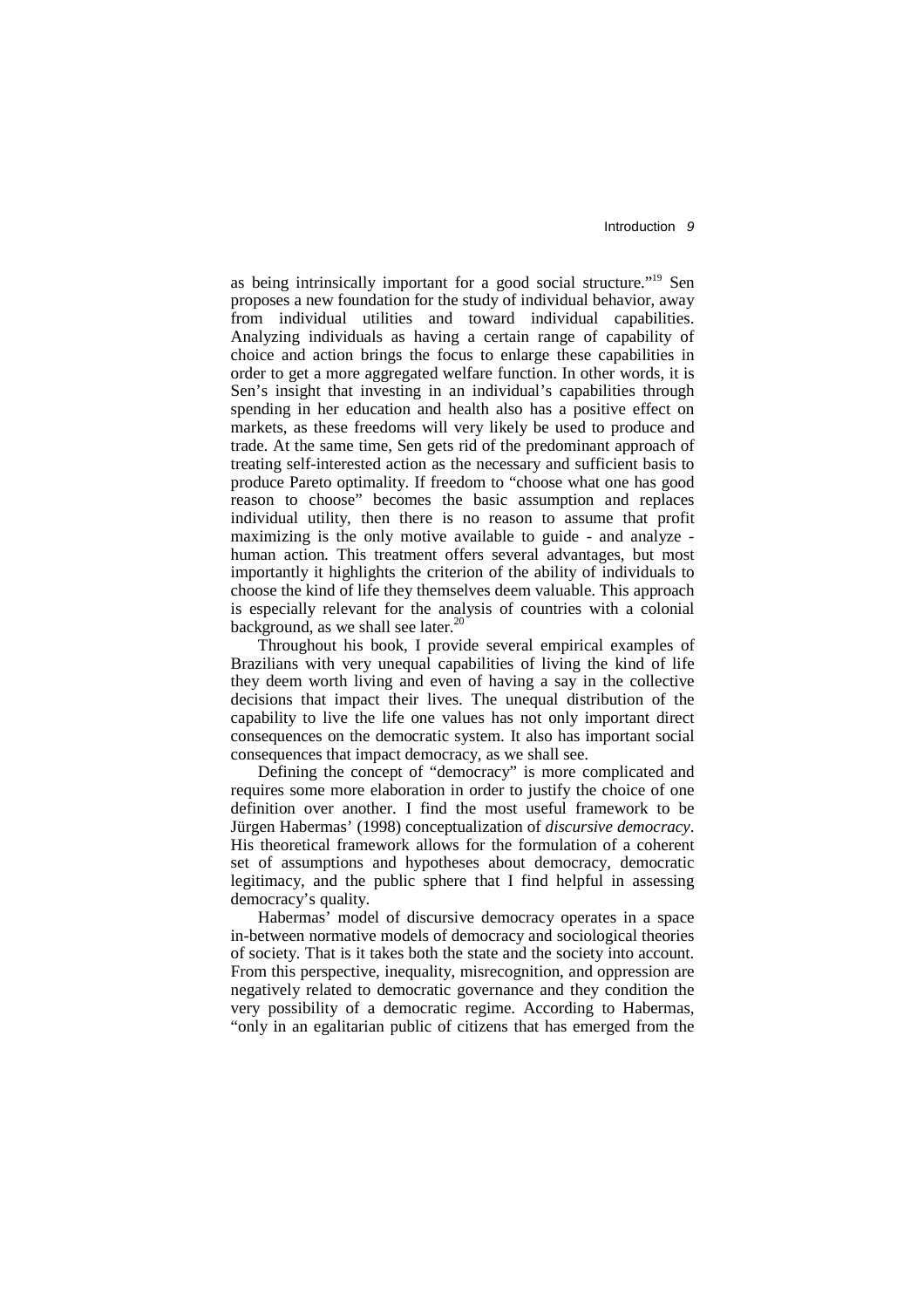confines of class and thrown off the millennia-old shackles of social stratification and exploitation can the potential of an unleashed cultural pluralism fully develop."<sup>21</sup>

This model of democracy is located in between traditional republican and liberal conceptions. From the republican view, it borrows the conception that democratic legitimacy ultimately rests on public will-formation. Against such communitarian approaches provided by Benjamin Barber (1985) or Michael Sandel (1996), it argues that participation in public affairs is not dependent on the cultivation of virtue, nor is it the citizens' highest duty to participate in public affairs. In addition to the problems of feasibility that necessarily arise from republican conceptions of democracy in modern societies with millions of inhabitants, republican models of democracy also require substantive definitions of the public good, but what constitutes "the public good" has remained problematic. A discursive model of democracy argues that substantive definitions of the public good are desirable, but not fixed. They are instead open to review, because they are historically determined, and society must constantly engage in public deliberation about such substantive definitions.

Habermas finds that modern societies are too big, too decentered, and too multi-cultural to constitute homogeneous public spheres where all citizens can and must participate, and thus rejects most communitarian models and those classical republican conceptions of democracy that take their inspiration from Aristotle and the Greek *polis*. Deliberation, instead, occurs in several spheres, at several levels of institutionalized and non-institutionalized society, inside and outside the state. Republican views become less and less applicable as societies grow more diverse and multicultural and the drawing of borders of community necessarily excludes certain groups from a solidarity defined in ethnic or national terms.

Unlike the classical liberal conception of democracy, a discursive model of democracy recognizes the need for active citizen participation in democratic governance and remains skeptical of the idea that conflict and negotiations between private interests unfettered by government automatically produces public goods. It also takes issue with the liberal neutrality of the state towards different conceptions of the public good. From a deliberative perspective, it is not enough to ensure that everybody plays by the rules as certain substantive values of secular, modern societies are likely to come under attack by anti-democratic groups that play by the rules and use them to undermine the very basis on which modern,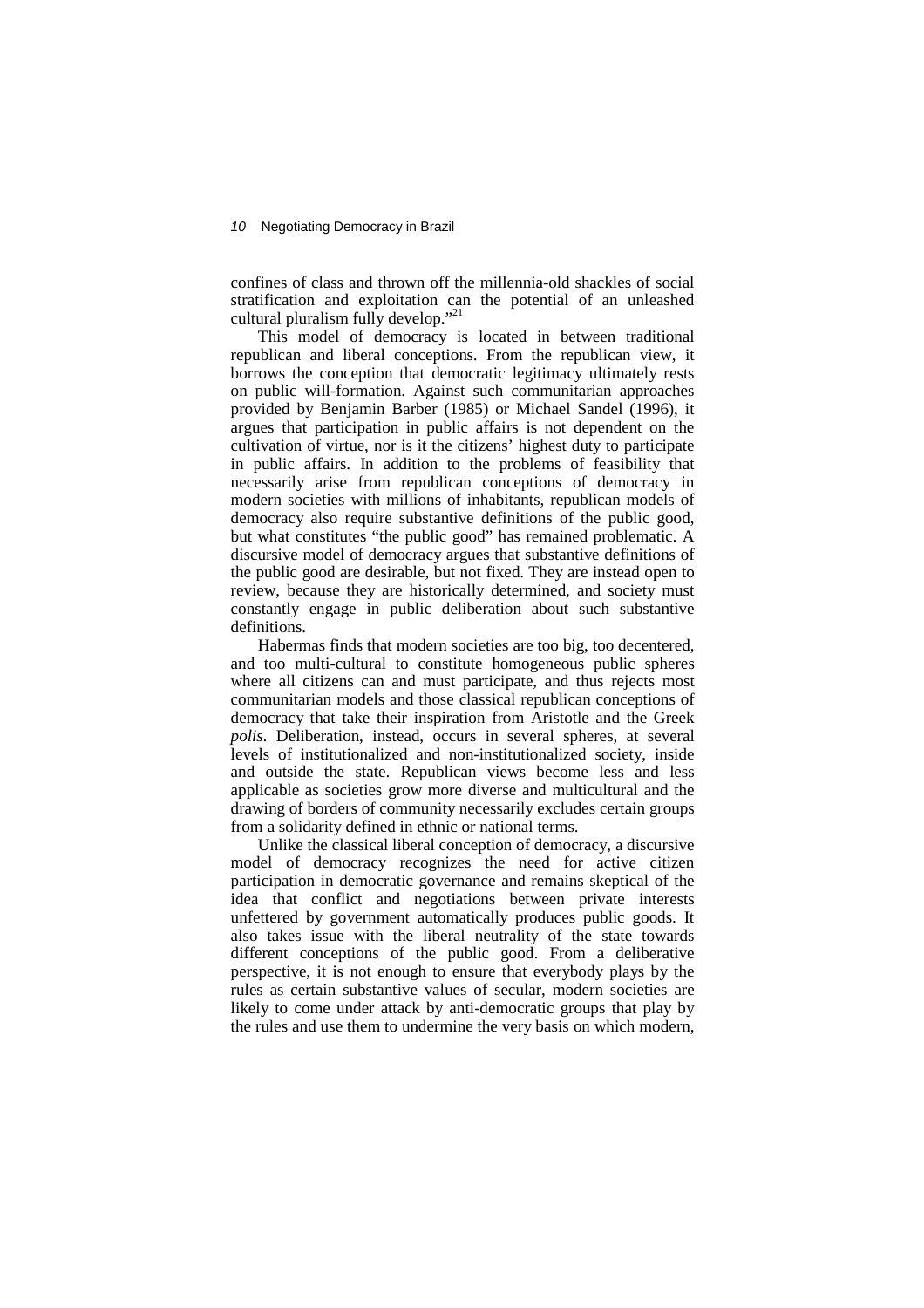secular societies stand. In Habermas' own words, "the discourse theory of democracy corresponds to the image of a decentered society, albeit a society in which the political public sphere has been differentiated as an arena for the perception, identification, and treatment of problems affecting the whole society."<sup>22</sup>

According to Habermas, it is through "mobilizing citizen's communicative freedom for the formation of political beliefs $^{23}$  that the democratically achieved common will can be created upon which legitimate state power must ultimately rest. Habermas further argues that, "the success of deliberative politics depends not on a collectively acting citizenry but on the institutionalization of the corresponding procedures and conditions of communication, as well as on the interplay of institutionalized deliberative processes with informally developed public opinions."<sup>24</sup> Seyla Benhabib (1996), in turn, explains that such deliberative models of democracy share a model of "*plurality of modes of association* in which all affected can have the right to articulate their point of view. These can range from political parties, to citizens' initiatives, to social movements, to voluntary associations, to consciousness-raising groups, and the like."<sup>25</sup> For Benhabib, deliberative processes should happen in all these different forms of associations, allowing for an "interlocking" and the creation of "networks" of spaces for deliberative reasoning. She argues that "legitimacy in complex democratic societies must be thought to result from the free and unconstrained public deliberation of all about matters of common concern."<sup>26</sup> This definition comes closest to the model Cohen and Rogers (1995) have called "egalitarian pluralism," understood as a set of institutional designs allowing for secondary associations to influence legislative and administrative arenas.

Critics have argued that deliberations can easily be distorted and manipulated. But instead of undermining this approach, this critique rather points to the reasons why so many contemporary democracies are lacking in quality. Democracy, after all, cannot develop its full potential in societies that are characterized by extreme inequalities, powerful authorities that are able to manipulate or intimidate others, or traditions or religions that, prohibit discussion of particular topics or define certain norms as "God-given" and out of the realm of public deliberation. A discursive conception of democracy helps us see why most democracies are weak and why political processes are oftentimes distorted, leading to inequitable outcomes.

As stated above, no matter how minimalist one's definition of democracy, democratic legitimacy must ultimately rest on public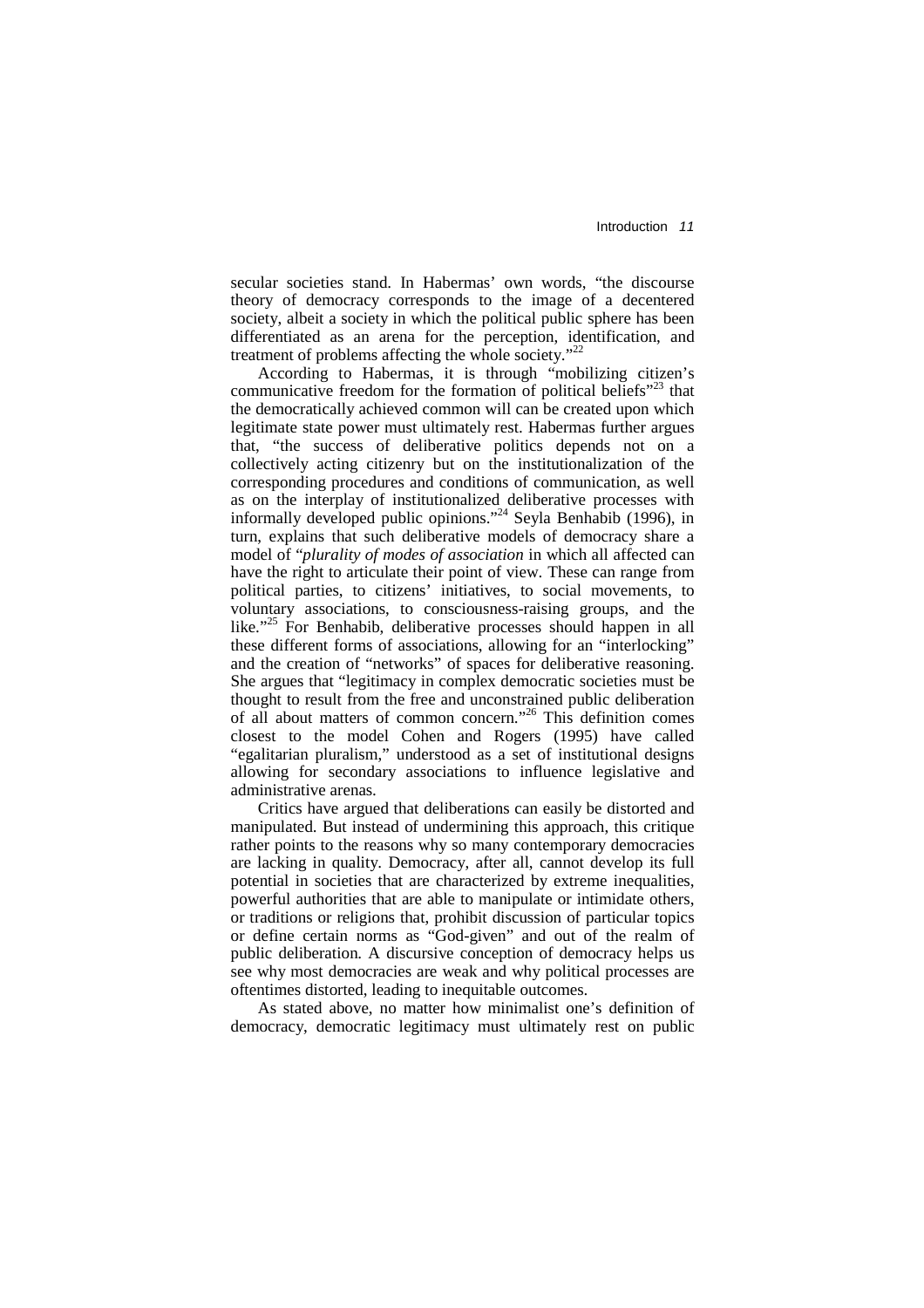consent and democratic government must be embedded in a democratic society for this consent to form without excluding significant parts of the citizenry. A collective will must be achieved discursively and behavioral and moral standards must be formed, consolidated, and become institutionalized in the form of legal standards, as Emile Durkheim demonstrated in the late  $19<sup>th</sup>$  century.<sup>27</sup> Democratic legitimacy therefore must rest on a democratic public sphere that is open to all citizens, where the public sphere is understood as an open (public) domain of political will formation and discussion.

By elevating the public sphere into the spotlight of democratic legitimacy, the discursive conception of democracy meets Amartya Sen's capability approach. According to Sen, in a democracy all citizens must have equal access to appear in the public sphere without shame and be able to influence it. This basic insight remains unchallenged by the fact that historically, most, if not all, public spheres in the West have remained exclusive and reserved to white males. It is also not invalidated by the fact that in most cases, a plurality of public spheres exists, competing with each other. To the contrary, these caveats allow us to understand why democracy has fallen short of its possibilities in so many places. Habermas and Sen thus point us to the variables we have to analyze if we are interested in the study of democracy.

#### **Chapter Overview**

Chapter Two presents a very brief diagnosis of Brazilian democracy and its shortcomings. I propose that the main problem of Brazilian democracy is its inability to represent its weakest elements. Democratic legitimacy, in Brazil, does not rest on the entire population, but on a minority, and access to civil rights in Brazil is a privilege rather than a right. Behind this shortcoming lies the absolute division of Brazilian society into included and excluded groups.

Chapter Three elaborates the historical roots of inclusion in Brazil. Going back to the early  $19<sup>th</sup>$  century, I demonstrate how a white minority was able to transform itself into the norm and render the black and indigenous majority into exotic others in their own country. This chapter ends with an analysis of how political elites were able to avoid a radical re-structuring of Brazilian society and thereby perpetuate their own privileges positions in the societal hierarchies.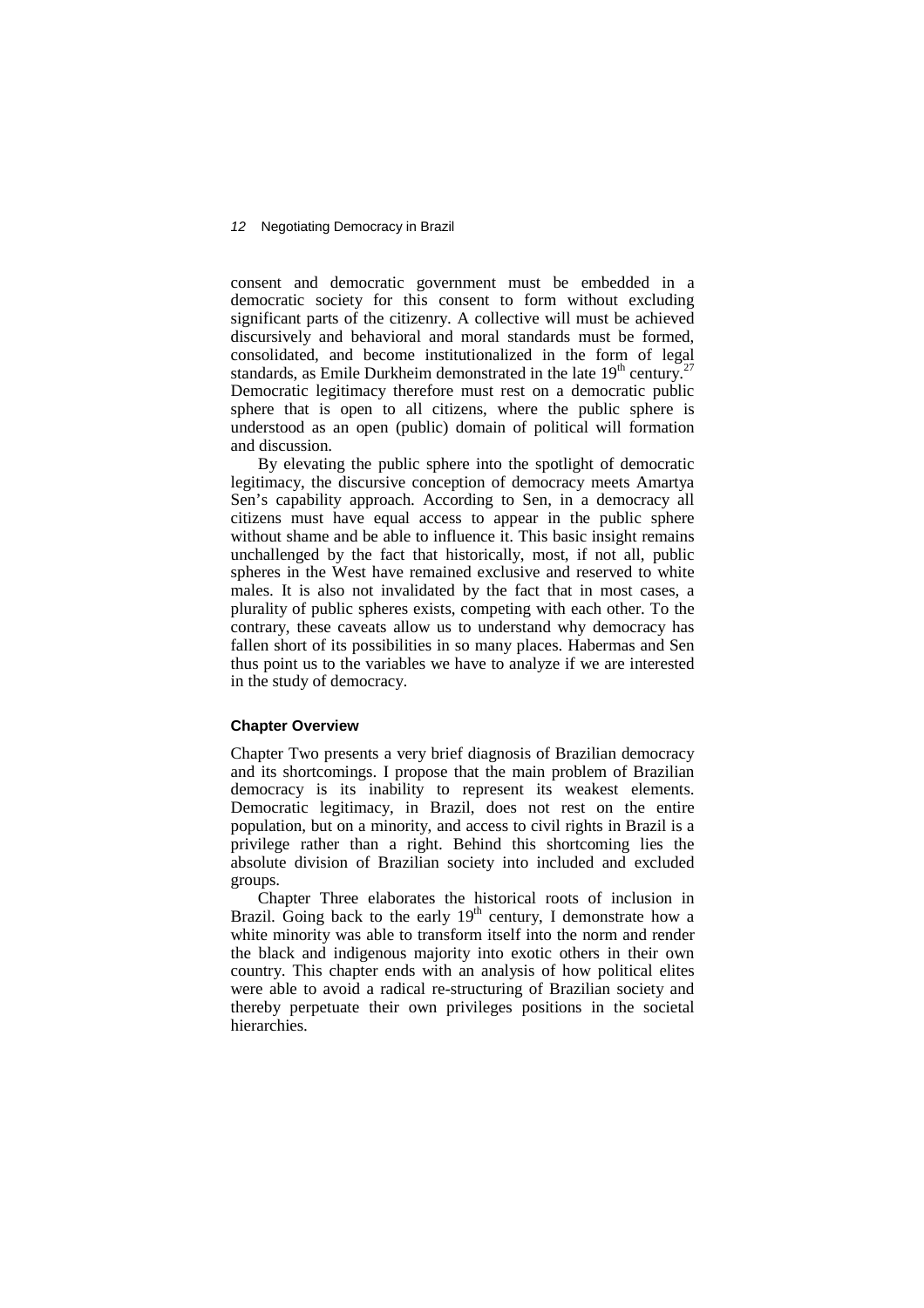Chapter Four presents research conducted between 2001 and 2005 in Salvador, Bahia on inequality and education. Through a comparison of public and private middle and high schools I demonstrate that public schools, even after a state-wide reform effort initiated in 1999, provide poor education for the poor, whereas private schools prepare the offspring of the historically privileged for their brilliant futures.

Chapter Five addresses the domestication of the excluded and demonstrates how the dichotomy of inclusion / exclusion is reproduced daily within the households of included Brazilians through the very widespread practice of employing domestic servants. I demonstrate that the domestication of the excluded constitutes the superiority of the included and that employing domestic servants is not a pre-modern practice, but part of Brazilian modernity.

Chapter Six, presents and discusses research conducted in 2001, an analysis of Bahian NGOs. Although civil society has the potential to create independent, democratic, and counter-hegemonic public spaces, I find that the NGOs in my sample did not live up to that possibility and instead reproduced the same paternalistic and racist practices that characterize the broader society.

Chapter Seven presents the findings of my research on popular participation in school management, participatory budgeting, and participatory planning, conducted in 2005 and 2006. Although several Brazilian cities created mechanisms to channel popular participation in various policy areas, I find that the deep societal inequalities and the division of Brazilian society into two factions ultimately render meaningful popular participation in any policymaking impossible.

Chapter Eight presents a historical analysis of the Brazilian "political class." It traces the elite domination of the Brazilian state and its appropriation and indeed privatization by the historically included back to a tradition of "bacharelismo" – a Luso-Brazilian tradition responsible for creating a sense of superiority and lack of commitment and accountability among state officials and elected representatives. Bacharelism provides an important background for understanding the connection between personalistic leadership styles and the state apparatus. It also provides the background for the discussion of the limits of popular participation presented in chapter nine.

In Chapter Nine I recapitulate the main findings and conclusions reached throughout this book.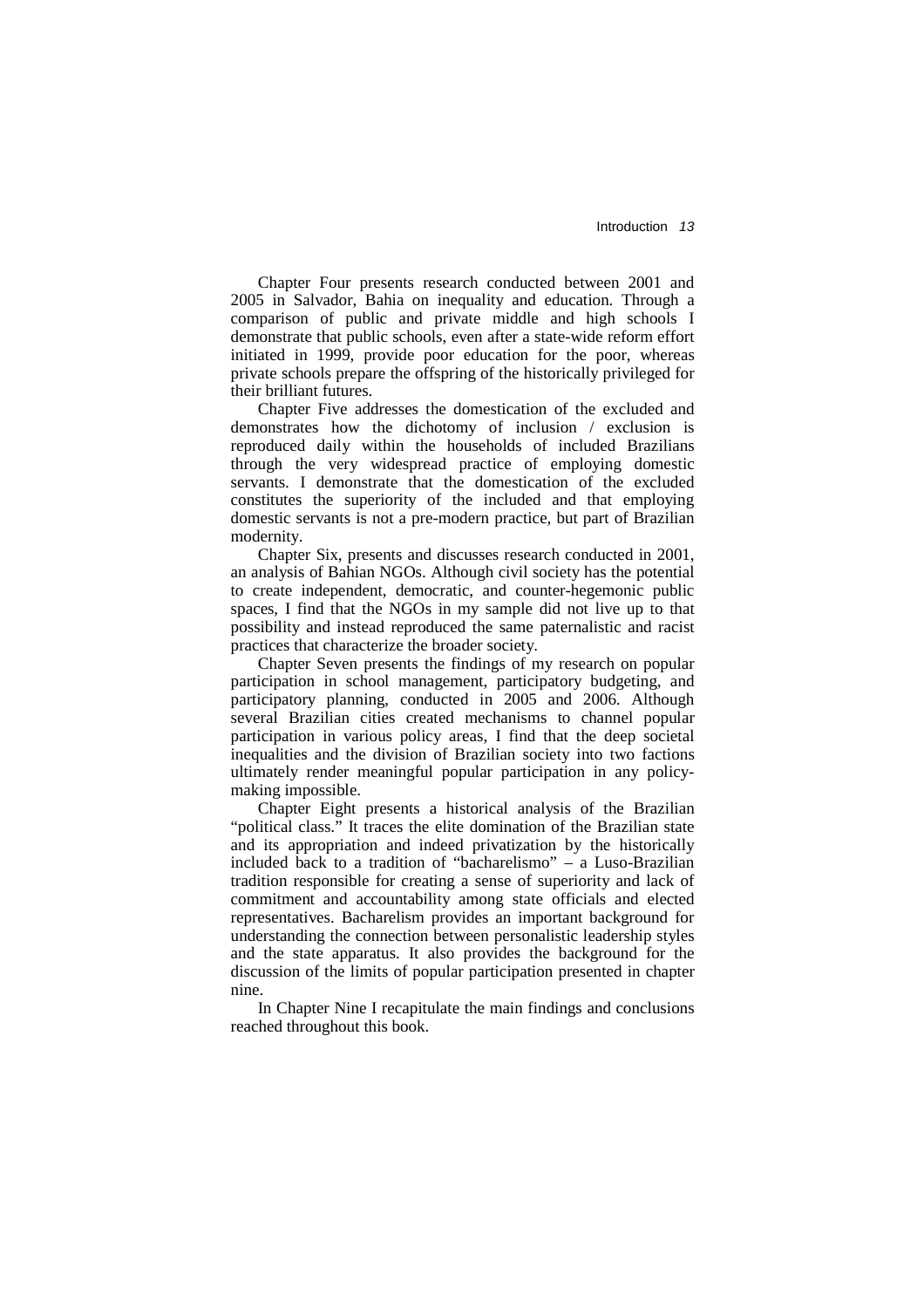-

<sup>1</sup> My approach also goes beyond the recent re-focusing on civil society to hold governments accountable, as proposed by Peruzzotti and Smulovitz  $(2006)$ . Although I agree with Avritzer  $(2002)$  that democratic innovation must originate from the societal level, I am much less optimistic about the degree to which such innovation characterizes Brazilian society. In my opinion, it is sobering to realize that most accounts of innovative social practices rely on the cases of Porto Alegre and Belo Horizonte, and the fact that Participatory Budgeting came to an end in Porto Alegre in 2004 further adds to my skepticism.

2 In their treatment of Brazilian democracy, authors like Diamond (1999), Linz and Stepan (1996), Hagopian (2000), and Mainwaring (1995 and 1997) typically point to a weak party system and problems resulting from an unstable balance between parliamentary and presidential systems as the causes for unfinished consolidation in Brazil. Although this approach has improved our understanding of the importance of institutional settings to achieve certain outcomes, such analyses must remain unsatisfactory. The debate over which political institutional settings are more likely to improve the functioning of democratic systems runs the risk of confounding means with ends, because although institutions are important to provide incentives and channel expectations, they cannot guarantee a desired outcome, as recently pointed out by Avritzer (2002).

3 Evans et.al. Skocpol 1985:9.

 $^{4}_{\sim}$  Caldeira and Holston 1998:276, in Aguero and Stark (eds.).

<sup>5</sup> E.g. following Joseph Schumpeter in his minimalist treatment of democracy, where political elites compete for votes in regular and fair elections.

<sup>6</sup> To be exact, by focusing on the excluded, social scientists involuntarily help the included to escape analysis and they are at risk of becoming functional in the ongoing process of consolidating the idea that blacks, indigenous groups, women, homosexuals, and the poor are "Others," whereas they, the included, represent the norm. In my own empirical research I consistently found nothing to be wrong with the excluded and a lot to be wrong with the included. A shift of focus away from the excluded and onto the included necessitates a shift of optics, away from an anthropological gaze on those historically constructed as Others and a redirection of focus on the men and women who have the power to decide over what counts as right or wrong, normal and deviant, beautiful and ugly, worthy and unworthy of social esteem and over who is to be considered an equal participant in the public sphere and who is not. I am, of course, influenced by Foucault's analysis of "Discipline and Punish" and his analysis of the different ways power influences our societal relationships.

7 Butler 1998:41.

<sup>8</sup> Engels wrote, "According to the materialist conception, the determining factor in history is, in the final instance, the production and reproduction of immediate life. This, again, is of a twofold character: on the one side, the production of the means of existence, of food, clothing, and shelter and the tools necessary for that production; on the other side, the production of human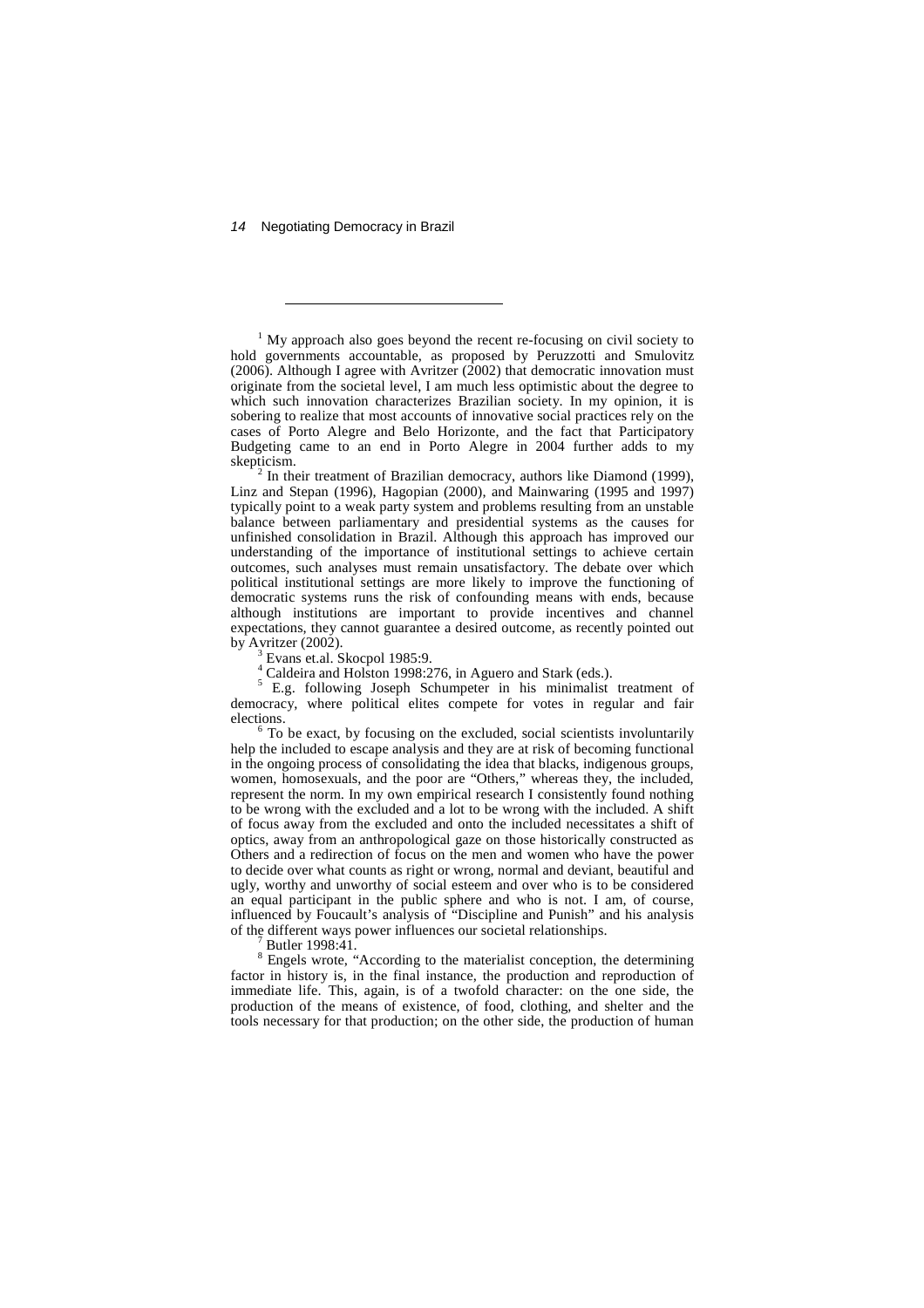beings themselves, the propagation of the species." (quoted from Butler 1998:41)

 $^{9}$  Fraser 1998:141.

 $10$  Ibid.

<sup>11</sup> Fraser 1998:144.

<sup>12</sup> Harris (1993), studying race relations in the US, demonstrates how symbolical whiteness was constructed and used in the United States as a form of capital in order to justify undeserved.

Lesser 1999.

<sup>14</sup> Bourdieu 1984:107.

<sup>15</sup> Bourdieu 1984:110.

<sup>16</sup> This insight goes back to Hegel's discussion of the master and slave relationship. According to Tajfel (1986), groups constitute themselves in relation to other individuals and groups. A sense of identity is fostered through the drawing of borders that separate those inside from those outside. This drawing of borders not only permits the effective separation of one group into two or more, it also constitutes each group with reference to the others. Tajfel's main dialectic insight was that one group can only exist by defining itself as different from another. Difference and identity are constituted together. In short, inclusion can only produce the desired effect if it is contrasted with exclusion.

 $17$  George and Bennett 2005:5.

 $18$  George and Bennett 2005:206.

<sup>19</sup> Sen 1992:40f.

 $20$  My adoption of Sen's framework is thus similar to the use Guillermo O'Donnell (2004) makes of Sen's analytical approach.

 $21$  Habermas 1998:308.

<sup>22</sup> Habermas 1998:301.

<sup>23</sup> Habermas 1998:147.

<sup>24</sup> Habermas 1998:298.

<sup>25</sup> Benhabib 1996:73.

 $26$  Benhabib 1996:68.

 $27$  The Division of Labor in Society, first published in 1893.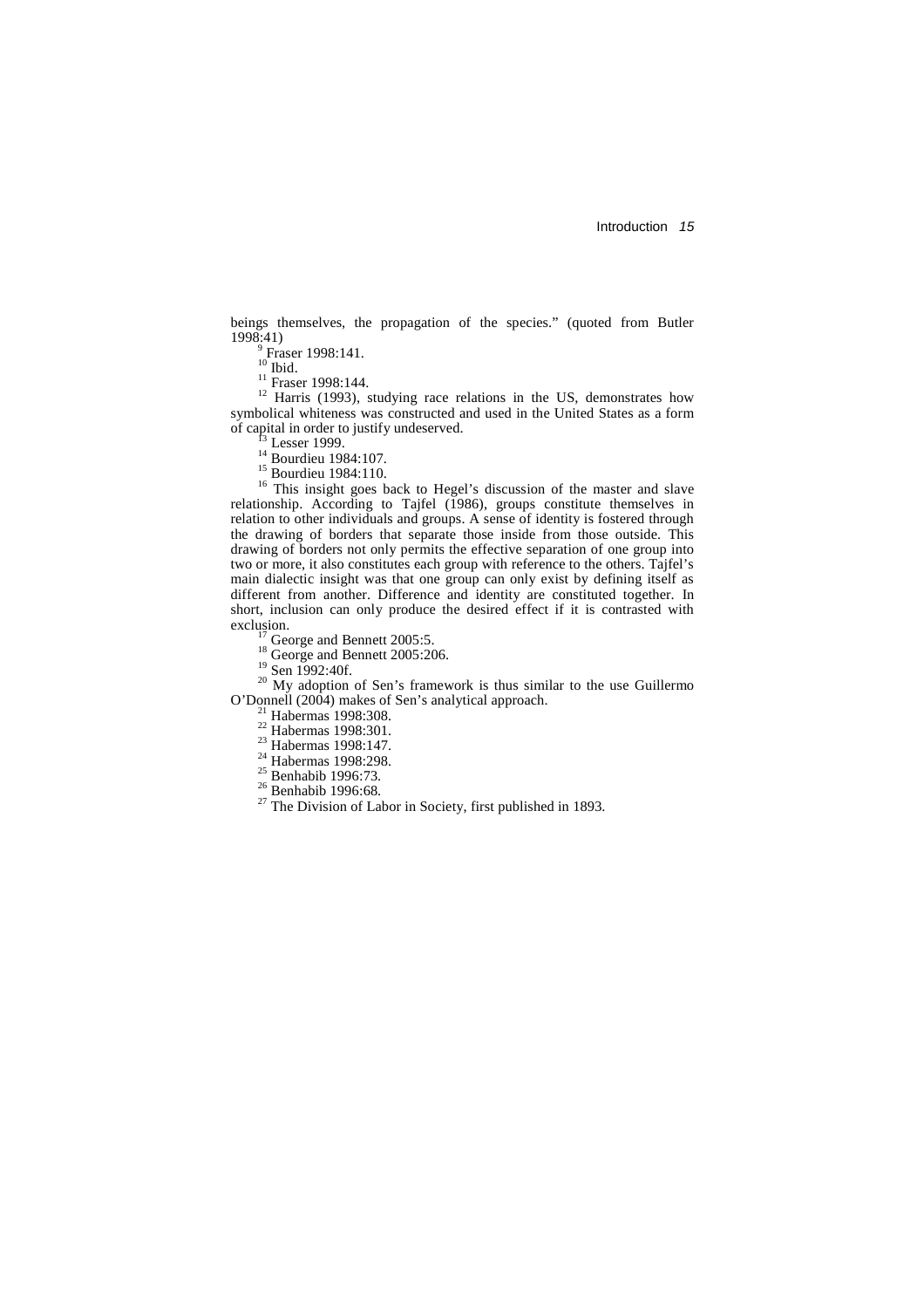## 5 The Domestication of the Excluded

For inequalities to be maintained, they need to be anchored in the minds of the excluded and the included alike. This chapter argues that it is in the private and intimate spheres, inside Brazilian homes, that the distinction between the included and the excluded, between those that have rights and those that depend on favors, is planted in minds of the participating individuals and also in the collective consciousness. The household constitutes a central place for the normalizing and institutionalizing of unjust orders, because it is in our homes and the homes of others that we become accustomed to social realities, thus elevating our everyday reality to the status of common sense.

In order to structure the perception of reality, social hierarchies must be rendered unproblematic, so that they appear normal. They need to be "normalized" and elevated into our taken-for-granted stock of interpretative patterns about the world, our common sense. Gramsci (1999) explained that common sense is characterized by uncritically taken-for-granted beliefs that reflect dominant interests and that thus serve to maintain hegemonic control. What passes for common sense is indeed historically constructed and its content is a reflection of prevalent power structures. Not any reality can become common sense, but only those that find enough support and acceptance. Once accepted, common sense appears as unproblematic, normal, and the way things have always been and indeed how they must be. In the words of Stuart Hall, "common sense does not require reasoning, argument, logic, thought: it is spontaneously available, thoroughly recognizable, widely shared (…) It is precisely its 'spontaneous' quality, its transparency, its 'naturalness,' its refusal to be made to examine the premises on which it is founded, its resistance to change or to correction, its effect of instant recognition, and the closed circle in which it moves which makes common sense, at one and the same time, 'spontaneous,' ideological and unconscious.<sup>1</sup>

In other words, once normalized, oppression is no longer visible and thus becomes difficult to change. Gramsci introduced the concept of "cultural hegemony" to refer to the ability of societal fractions who benefit from an unjust order and have enough power to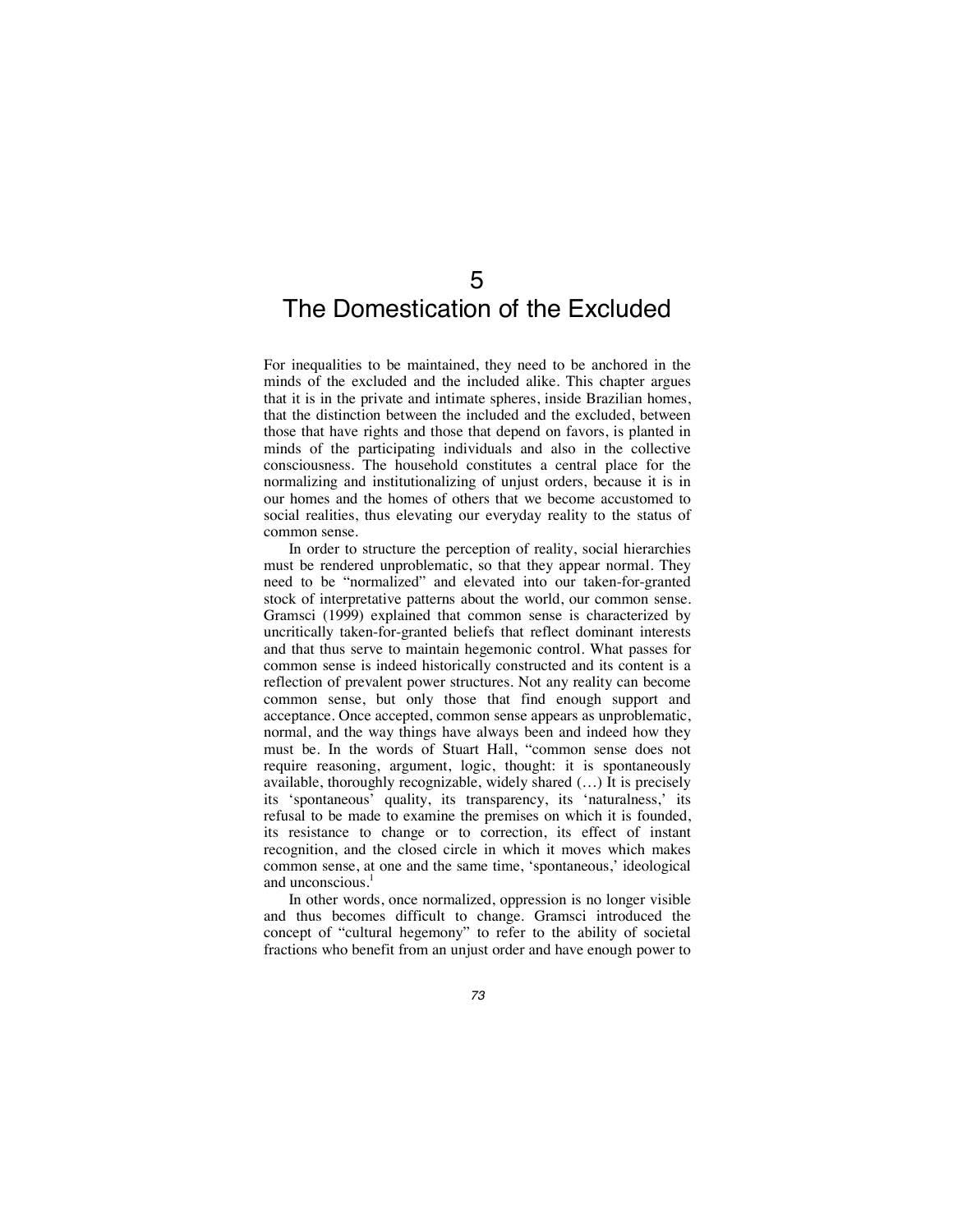elevate this order to "the reality" of all the people sharing one system of reference. Current orders and widely accepted "ways how things are" disguise their historically constructed character and the powerful interests that have brought this order into being. Nevertheless, these orders need to be constructed and reproduced in daily interaction so that they remain part of common sense.

Norbert Elias (1978) has shown how the exercise of power and distinction in everyday relationships constitutes and reinforces the separation of social groups. Among the central places where social hierarchies and oppression are normalized and anchored in the Brazilian common sense are the private spheres, where included groups reproduce a framework of inequality in their daily interaction with excluded groups. Inside the houses of the included, in their routinized interaction with their subordinates, the skewed frameworks of who counts as included and who doesn't, as well as the related dichotomy of who has rights and who doesn't, are played out on a daily basis.

#### **Domestics**

In Brazil, the employment of maids is a widespread practice, making it the norm among included Brazilians. A survey conducted by *Datafolha,* a renowned Brazilian research institute, discovered that, in 2002, domestic service employed some five million. This survey also found that 21 percent of all employed females work in the domestic service sector, making it the most important female employment sector in Brazil. This number appears to have changed little over time; in 1989, Chaney and Castro found that in Latin America and the Caribbean, no less than 20 percent of the female work force worked as maids. The *Datafolha* survey found that of women employed in the domestic service sector, 37 percent were brown and 24 percent black. In an assessment of domestic employment in Rio de Janeiro, Pereira (in Chaney and Castro, 1989) found that over half of Rio's domestic workers earn from nothing to one-half of a minimum wage and that 79.5 percent work longer than the legally regulated 40 hours per week.

Sherriff (1997), who conducted several years of field research in the Rio de Janeiro favela *Morro do Sangue Bom,* stated that she did not encounter one single woman who had not worked as a maid in a middle class home during some period in her life. Sheriff explains that, "a girl may begin her first full-time job at the age of fourteen or fifteen. Many of the women I knew had spent at least a part of their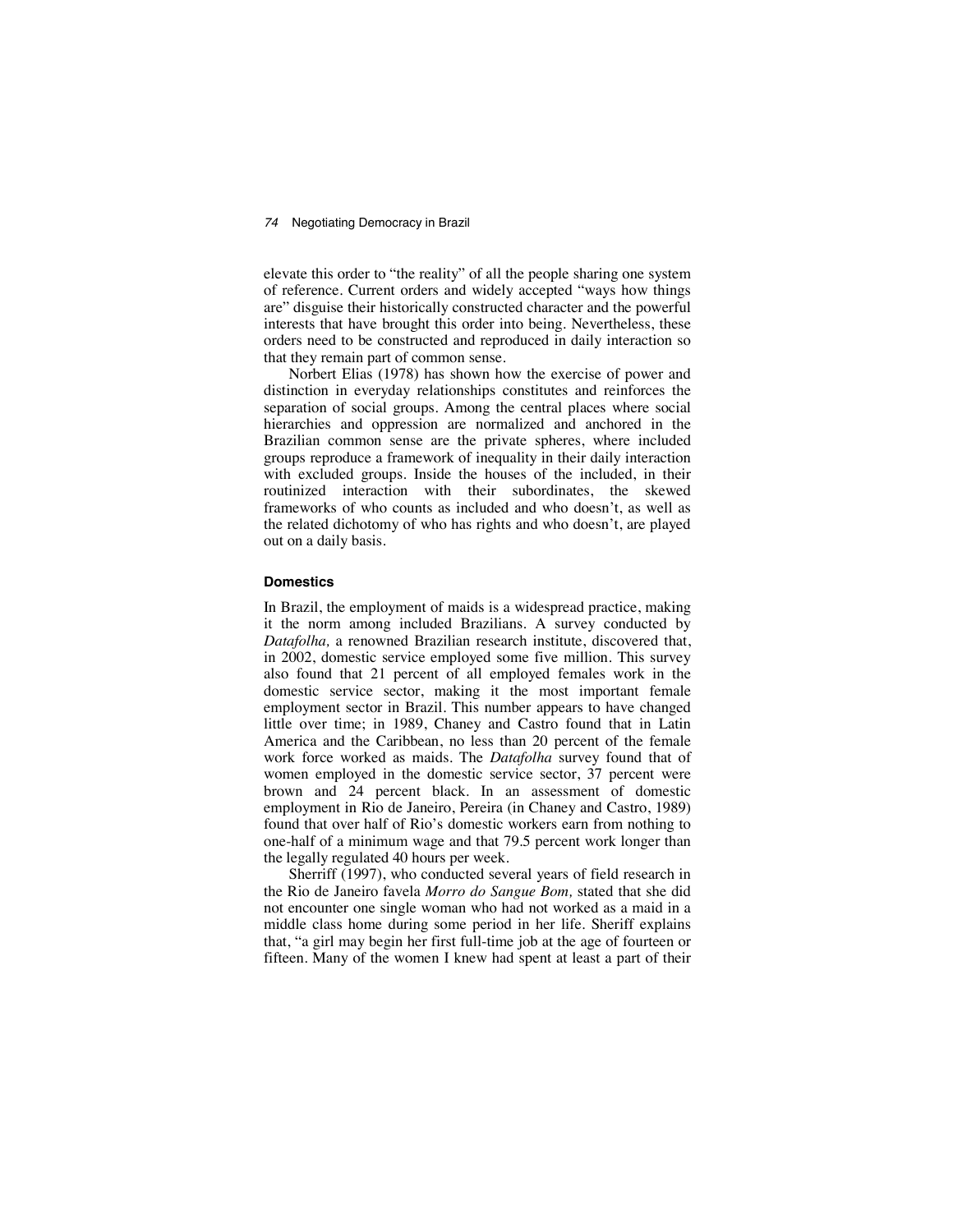adolescence as 'live-in' maids, i.e. they lived with their employer families and went home only on weekends or Sundays."<sup>2</sup>

Rollins (1985) traces the origins of domestic work back to domestic slavery. Comparing several countries in historical analysis, she points to the fact that industrial revolutions led to a pull and push effect, pushing the rural poor into industrializing cities where a new middle-class emerged, able to afford domestic servants. In Brazil, high rates of urban unemployment nurtured by rural migration and industrialization allowed for an expansion of the urban middleclasses starting in the 1940s. Taking advantage of the huge numbers of unemployed, domestic labor in middle and upper class households expanded to become the country's most important female employment activity.<sup>3</sup> The poverty and high illiteracy that particularly affect Afro-Brazilians leave many excluded with only very few options. With other employment opportunities in short supply, and confronted by the fact that regular unskilled work offers merely a low salary and not food and lodging, as domestic service often does, many excluded women are pushed into domestic service.

Describing the work-relationship and the rituals created within it, Rollins points to the extreme inequalities that characterize this job, along with the vulnerability produced by a lack of co-workers, total dependency on the employer, and the isolating character of this work. As domestic work has very low prestige, employers take pains to distance themselves from their servants, using several symbolic mechanisms to stress this distance. Upholding the invention of racial inferiority is one of the most salient strategies to maintain the distance between employer and maid.

Kofes (2001), studying the relationship between domestic servants and their employers in São Paulo, calls attention to the vocabulary commonly used in this sphere, where the employee is habitually referred to as *doméstica* (domestic) and the employer as *patroa* (patron). In her ethnographic material Kofes shows how being a domestic in a Brazilian household implies being constantly "domesticated," stereotyped, and abused. In a similar way, Twine (1997), during her ethnographic research, found Brazilian servants being treated as children even if they were adults. Twine demonstrates that such infantilization goes hand in hand with the creation of paternalistic dependencies, as maids are oftentimes not even paid the minimum wage but are instead offered a bedroom, food, and other material compensation.

Gill (1994), in turn, points at the gender dynamics of the patron – domestic relationship. Studying Bolivian female domestic workers,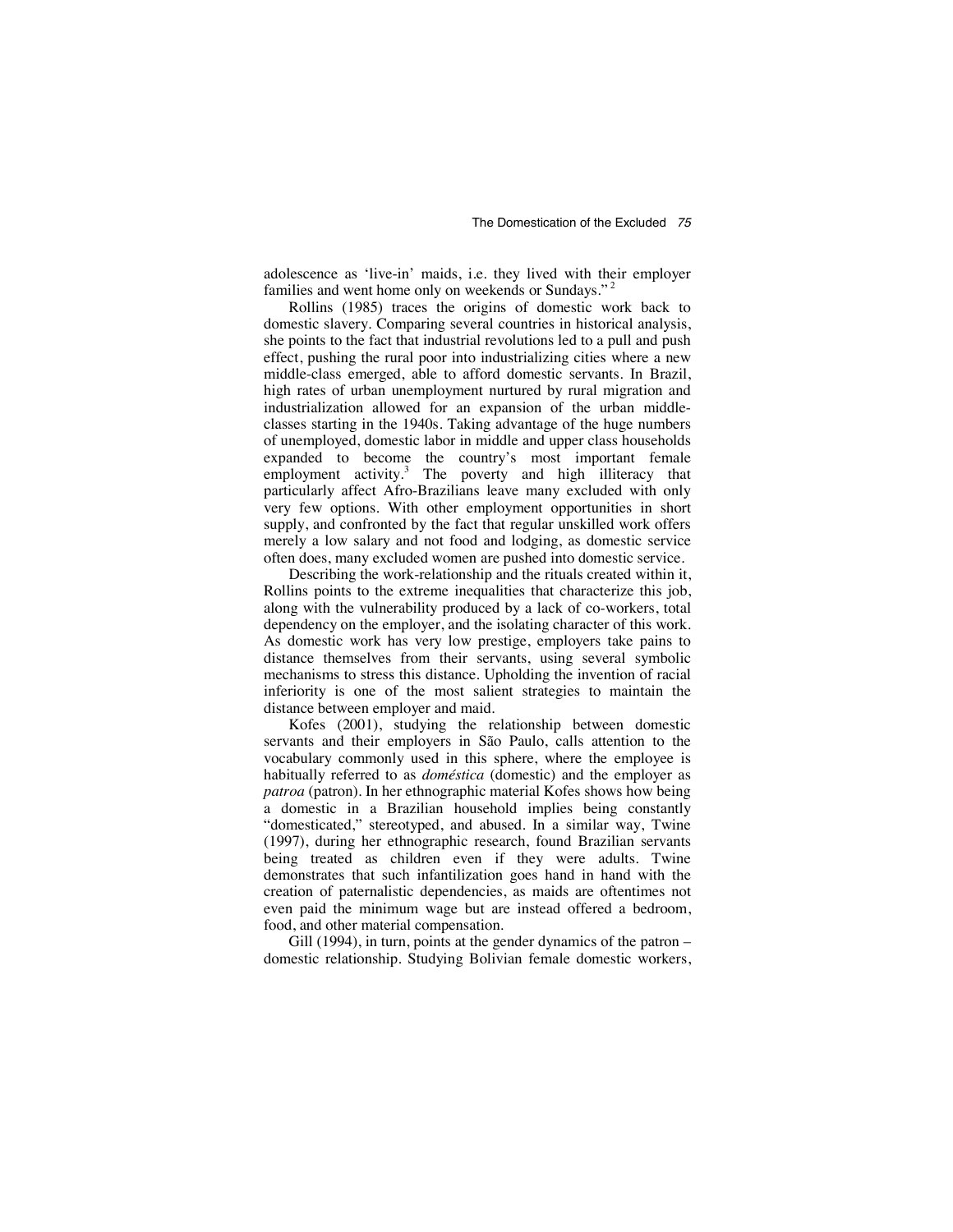she concludes that it is mostly female employers who exploit female servants, justifying their behavior through the invention of the "inferiority" and racial otherness of the maid. Gill also highlights the extreme vulnerability of female domestics, especially the ones that live-in, as they are extremely dependent on their employers. According to Gill, sexual abuse is frequent and is part of the way upper- and middle-class women, who typically define themselves as "white" and construct their own identities by setting themselves apart from the "low moral standards" of the racialized other. Gill further argues that male employers' predatory behavior and abuse towards servants is oftentimes tolerated or ignored, as long as such relations do not lead to entitlements for the servants.

Focusing on the situation of domestic workers in Latin America and the Caribbean in general, Chaney and Castro (1989) find similarities among the several countries they study. They argue that wherever it is practiced, domestic employment is an underpaid and depreciated activity. Most of the time, maids migrate to their workplaces, coming from the countryside or from other regions or countries. They also find that in Latin America and the Caribbean most maids have a different ethnic background than their employers, an ethnicity their employers consider "inferior." Most maids work alone, which further enhances their vulnerability and increases the chances of falling victim to physical and emotional abuse. The authors conclude that, "domestic workers in most countries remain among the most oppressed and neglected sector of the working class."

Even in countries like the United States, where maids find more support structures and a more effective legal systems than those in most Latin American countries, Colen (in Chaney and Castro 1989) finds US employers using similar techniques to dehumanize their maids. These include not allowing them to share the same table and the same food with their employers, nor the same bathrooms, toilets, or even seats. In addition, most employers address their maids by the first name or refer to them as "the girl," even if they are grown adults.<sup>6</sup> All these techniques contribute to widen the gap between the employer and the employed, based on a constant and systematic infantilization and ultimately dehumanization of the domestic worker.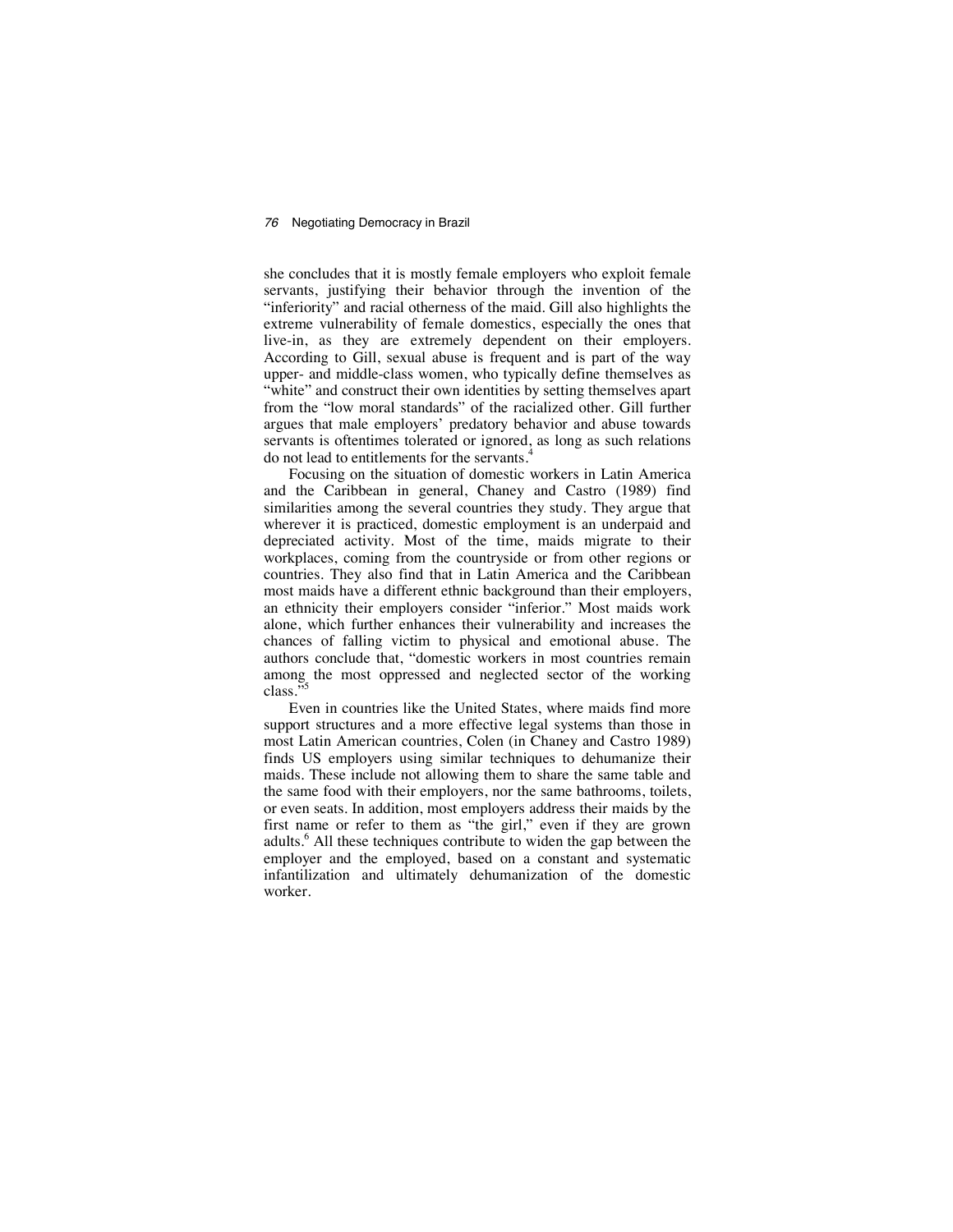#### **Domestication**

Although analyses taking the maid's perspective into account are rare, the autobiography of a Peruvian domestic worker and activist Adelinda Diaz Uriarte provides some important insights.<sup>7</sup> The available literature on domestic service allows for the conclusion that Uriarte's experiences are typical and characterize the general ways domestics are treated by their patrons. Uriarte describes the techniques her employers used to hold her in a slavery-like dependency. Starting out as a child and cut-off from potential support structures, her situation resembled the ones described by Bales (2000) in his analysis of contemporary slavery.<sup>8</sup> Her total isolation, together with the creation of absolute dependency and the constant physical and emotional abuse do not fall very short of the situation African slaves had to endure in colonial times.<sup>9</sup>

Very similar stories are told by Brazilian domestics in the September 2002 edition of the UN feminist journal *Maria Maria,*  dedicated to domestic workers.10 According to Branca Maria Alves' editorial, "five million Brazilian women work as domestic servants. Some sleep at their workplace, having infinite workdays. Others - the majority - live infinitely far from their workplace. Many are single mothers and they do the possible and the impossible, the imaginable and the unimaginable to sustain their children. (…) This is an extremely de-valorized activity: many do not even earn a minimum wage and only 24 percent have a work contract."<sup>11</sup>

The testimony of domestic servants, reproduced in *Maria Maria*, provides ample evidence of the constant de-humanization resulting from the extreme power disequilibrium that characterizes this profession. Maria José Moreno Ruiz, for example, a 32 year old Chilean domestic servant working for the same family for twelve years, ponders about what would happen if she were to die tomorrow:

If I were to die tomorrow, Mister Julio would immediately be annoyed. When he arrived at home at night, nobody would have laid out three different shirts on his bed for his choice. The Mistress would also be affected. Nobody would place, at exactly 6 pm, the aromatic stones next to her bathtub for her well-deserved bath after coming home from work. Can it be that my friends and I do not deserve this as well? The children, little George and Inez, would feel it the most, because they do not have many people to hug them, listen to their stories and show interest in their daily routines, dedicating time to them with selflessness and professionalism. The next week would be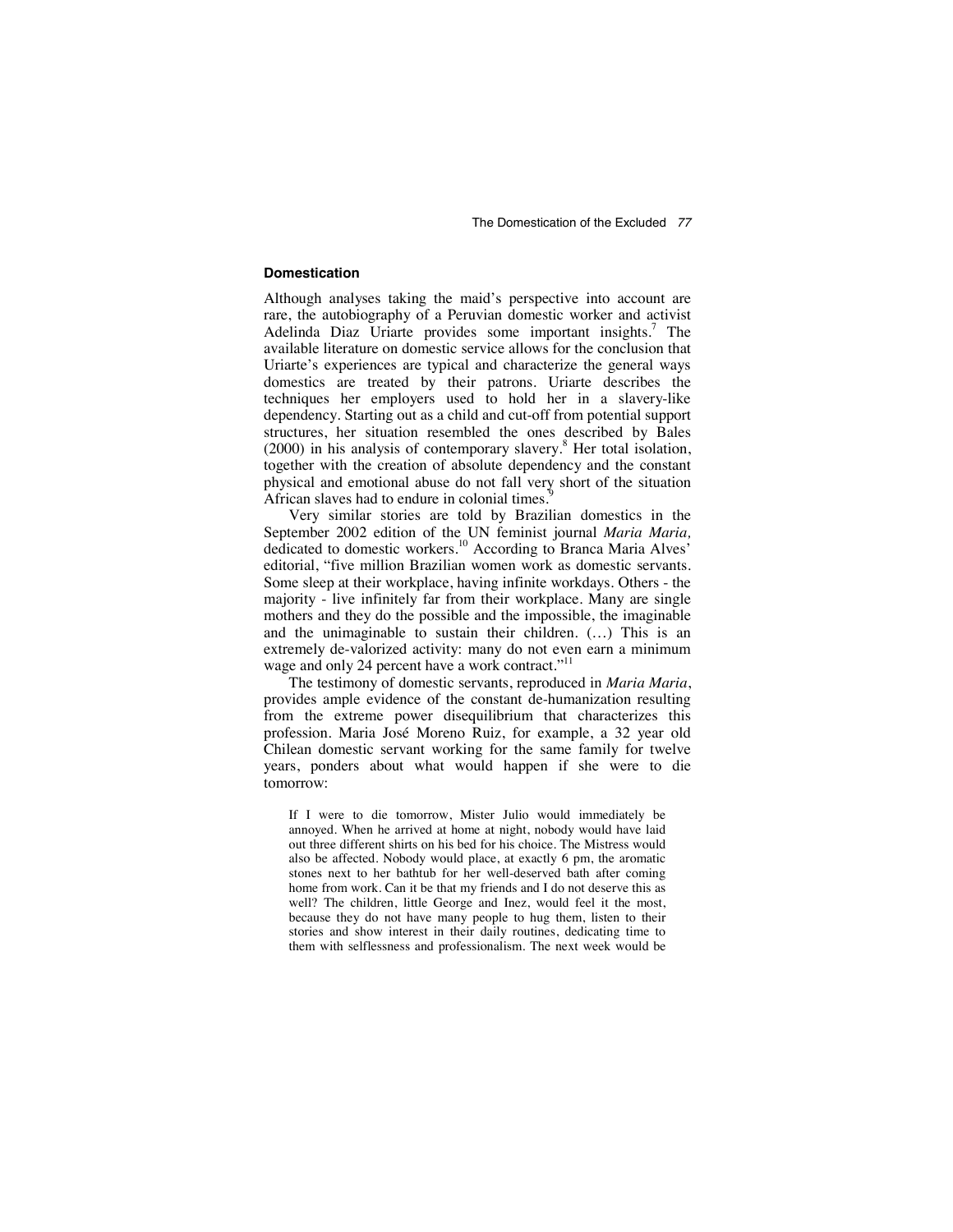different. The inconvenient body would have been removed and with it the memories of death. An acquaintance or a friend would have already recommended some "girl" (they would not call her a woman, even if she were 60 years old and could only move her soul) to cook, iron, clean, keep silence, embrace, get up before daybreak, stay up without sleep. Better even if she had no children, "because these days families that have domestic servants already make a big enough effort to give them work and cannot afford any extra expenses." They can also not study, because that would limit the work hours. She should attend like a servant, smiling softly and submissively. Obviously, if Mister Julio or even the Mistress would die tomorrow, they would have much marble on their tombs and they would have paid a priest to commemorate the funeral and they would reserve a beautiful place at the cemetery. But among the dead there are many that never thought that they would be replaceable, that the fucked up world of theirs, so important and cryptic, would continue without them. I doubt that someone would comment, during the final minutes of Mister Julio or the Mistress, that they were not very human toward their domestic servants. I do not only want bread and Sundays off. I also want dreams, love, autonomy, power, beauty, theater, aromatherapy, caressing, sex, respect, and a future.*<sup>12</sup>*

A Bahian maid, 23 years old, describes the powerlessness experienced when working as a domestic servant and points out some of the typical mechanisms used by *patroas* (female employers, literally "patrons") to control and infantilize their maids:

The first years were very difficult and it still is. I worked in four houses and the best patroa I had moved to Curitiba. After that I only worked in bad houses. There was one patroa who made my plate, I could not serve myself, and I had to stay quiet when her grandson was hitting me. Another one only paid 100 Reais because I lived in her house. Where else could I live? Now I am working for a couple and his mother. The two apartments are very big and I get very tired. I work everyday in one of the houses and I earn 350 Reais [minimum wage at the time-- the author] together, from both patroas.<sup>2</sup>

The life stories collected in *Maria Maria*, as well as the testimony of Adelinda Diaz Uriarte, all express similar sentiments of isolation, abuse, de-humanization, and rage. They all point to the dialectic relationship that welds together the domesticated and their domesticator. As pointed out by Hegel much earlier, one constitutes the other and the weakness to which the domesticated is condemned provides the source of strength for the domesticator. At the same time, most statements given by maids also testify to the unstable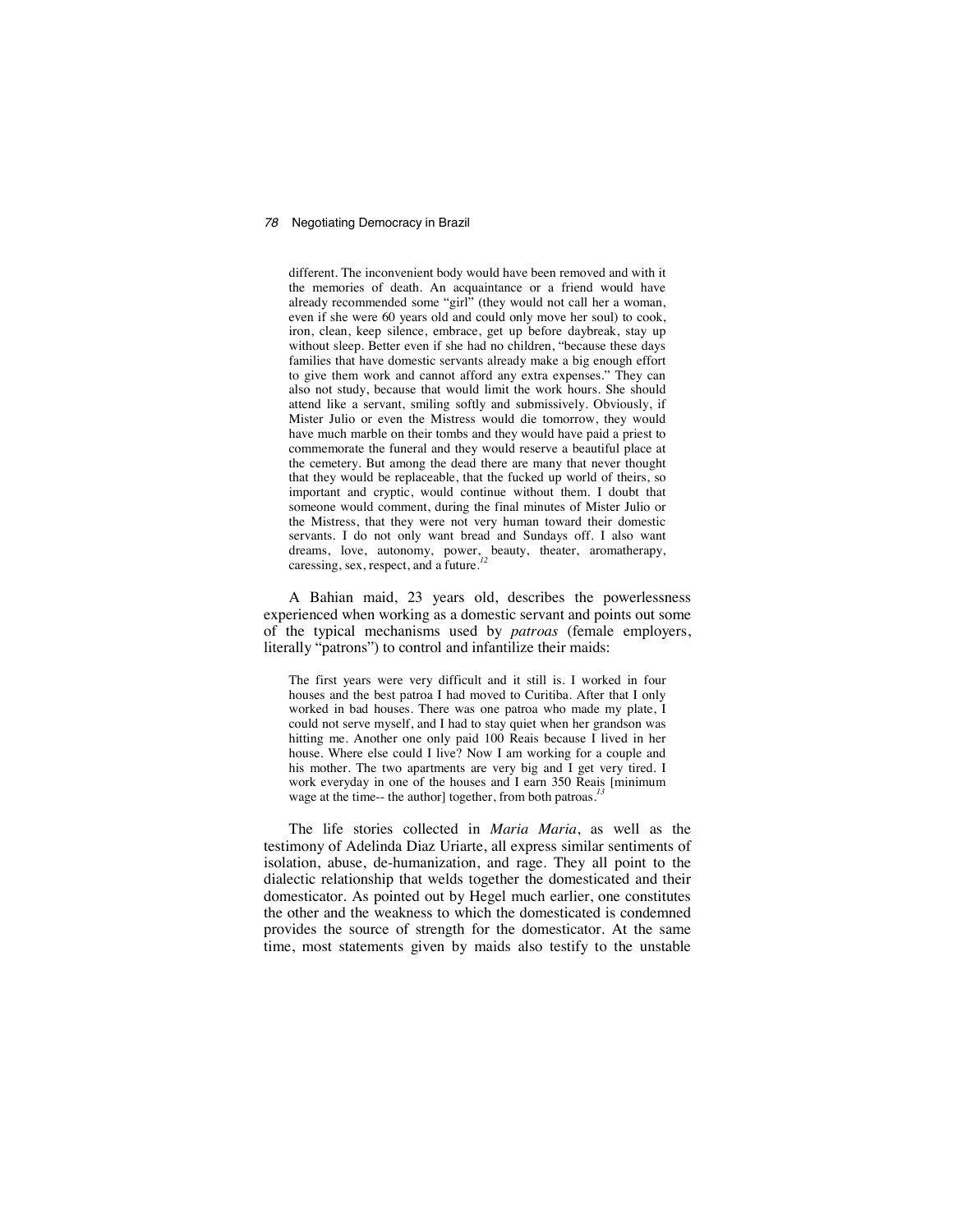nature of this relationship. Although constantly told that they belong to the family, they do not believe such bedazzlement and most maids recognize that their employers are also their oppressors. The words of Maria Ruiz are again typical: "Again, I spoke with more rage than resignation: In a world that unjust, the maid even gets used to walking around with her head down if they ask her to." At the same time that they are employed and earn money, the social conventions and abuse that customarily accompanies this work transforms it into one of the key societal institutions responsible for upholding inequality and for the mutual constitution of inclusion and exclusion.

#### **Rights and Favors**

Paternalism negates autonomy and undermines the very possibility of democracy. According to Kant, it is "the greatest despotism imaginable."14 When a patron hires a domestic, she takes away the domestic's voice and reduces her to the status of a child. This degradation finds expression in the infantilization described above by Maria Ruiz and analyzed in more detail by Twine (1997). Calling an adult employee a "girl" reduces her to the legal status of a minor and robs her of the status of being an autonomous person that knows best what is good for her. By reducing an adult to a child's status, patrons not only rob domestics of their autonomy; they also elevate themselves above their clients and make decisions for them, oftentimes justifying such action by stating that, "they don't know what is best for them." If such paternalistic structures become successfully institutionalized, they channel further expectations and actions on both sides. Patrons "really believe" that they know best what is good for their maids and decide for them; and domestics accept "the fact" that they do not know what is good for themselves and that their patrons know better. What plays itself out as an adult – child relationship in the private sphere translates into a differentiation between those that have rights, based on their perceived autonomy, and those that do not have rights, because of their child-like status and lack of autonomy.

To further instill a sense of inferiority into their maids and to elevate themselves into the position of caring patrons, patrons oftentimes give presents and goods to their maids and help them with small favors, expecting loyalty in return. At the same time that a maid has no access to rights, she is required to be thankful for the "favors" bestowed on her by her patron. This institution is at the heart of constituting paternalist power structures and it is also one of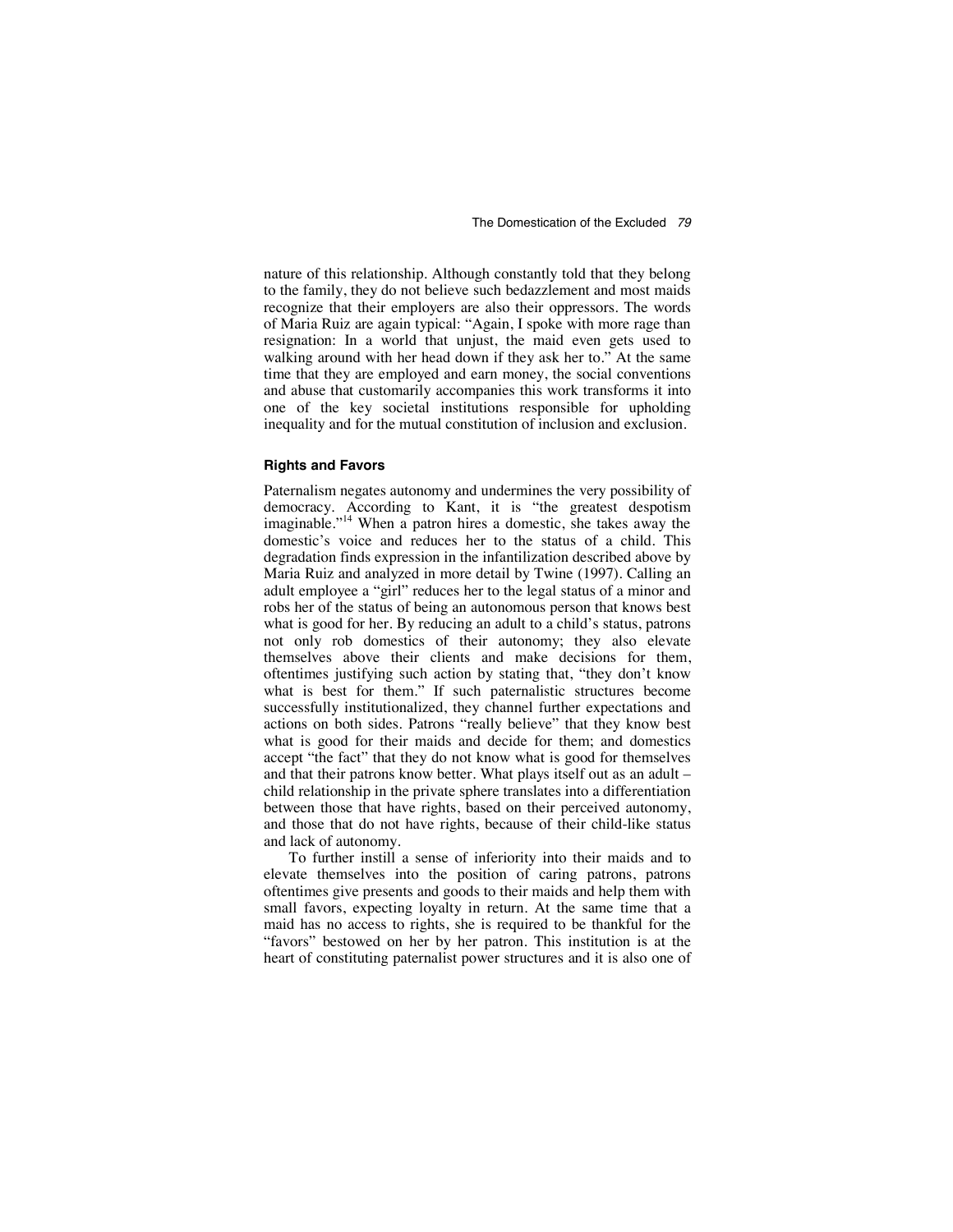the core mechanisms used to differentiate between those who have rights and those that depend on favors and must demonstrate deference in return. A commonly used framework to create such a structure is to tell maids that they "almost belong to the family." The Bahian maid quoted above provides an example:

Sometimes I think that I am exploited and enslaved, but there is nothing I can do about it. They always say that I almost belong to the family, but I don't believe it. Patroas mostly say that when we ask to settle the bills. They are scared of ending up without a maid. But I know that I do not belong to the family, because if I did, I could sit down with them at the same table and I could enter the house through the front door. Whenever they say that, I just pretend I am listening.<sup>2</sup>

At the same time that the rights of maids are reduced to those of a minor, the very constitution of the rights of their patrons depends on this negation of rights; domestic service must thus be understood not just as a mechanism to exploit and control the poor. Even more importantly, at least within the context of the discussions advanced in this book, domestic service constitutes a central place for the construction of inclusion. Maids free their mostly female patrons from domesticating housework and enable them to act as full citizens and professionals in the public sphere. The following statement of a 34-year-old São Paulo female professional provides some hints at this mutual constitution of having rights and depending on favors:

I work in three shifts. I am the principal of a kindergarten, I attend cases of clinical psychology in my private clinic, and I am active at the Nonprofit Center "It's the Law," dedicated to AIDS / STD prevention and treatment of drug abuse. I don't have the slightest possibility of coming home at midnight and start washing, cooking, cleaning, and ironing...

In a society where domestic work is relegated almost by default to females and males are not even included in the equation of household duties, professional included women free themselves from the domestication inherent in domestic work by shifting it over to other women. This shift not only reinforces the existing differences between included and excluded women, it actually aids in the constitution and consolidation of it. Racism plays a core role in this mutual constitution of inclusion and exclusion, as we shall see.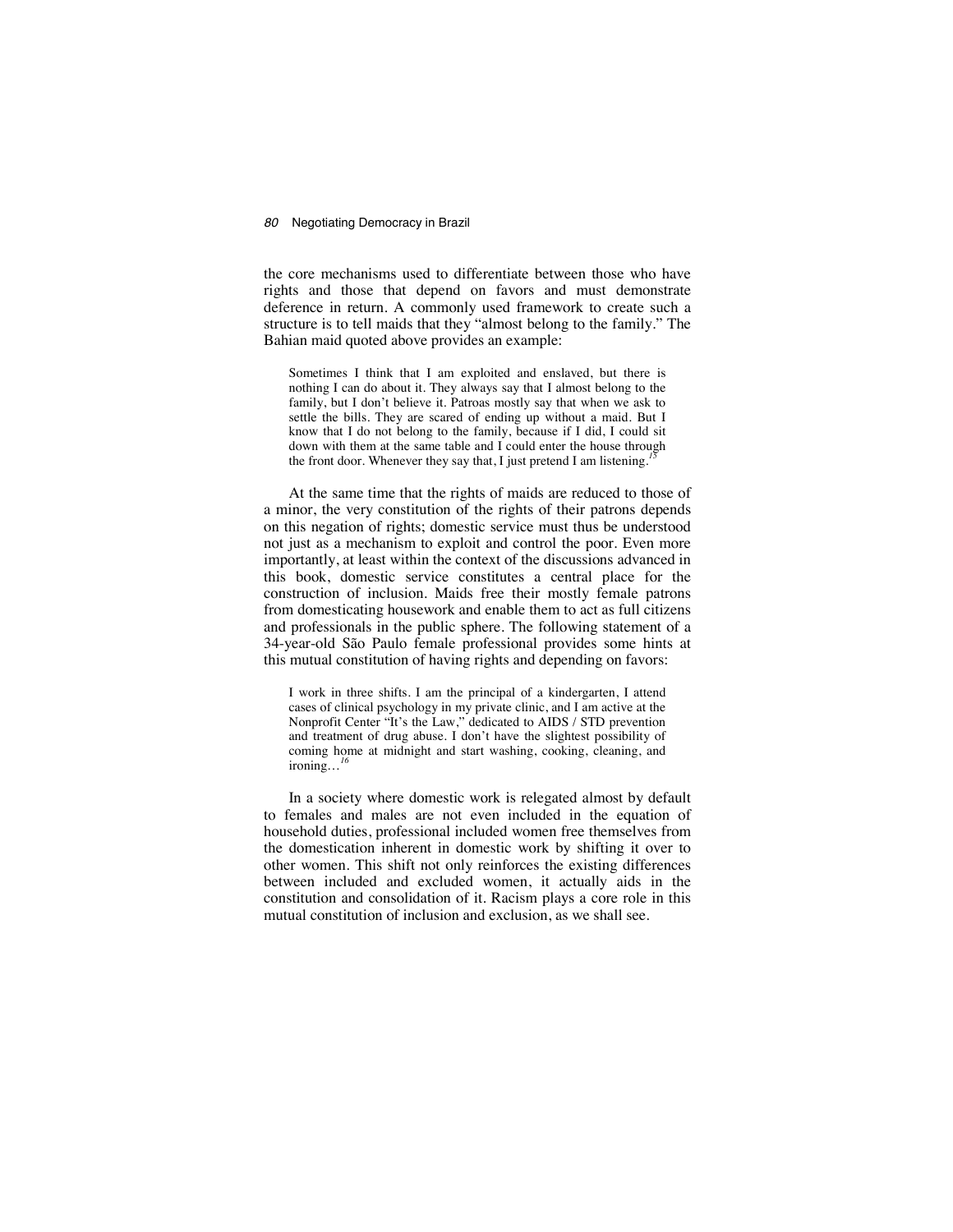#### **Racism**

Sheriff's (1997) ethnographic work among Rio de Janeiro favela dwellers reveals the racism inherent in the patron-servant relationship. In a typical, yet very telling statement, one of her informants, who works as a maid in the home of a French woman, tells the researcher that her employer is not racist, because she "even drinks from the same glass."<sup>17</sup> Statements like these point to the high degree to which exclusion and oppression have been internalized by the oppressed. Another informant explains that the building has two separate entrances, one for the white middle-class dweller, and one for the mostly black service personnel. She explains that, "if you are black (*pretinho*) you have to go up in the service elevator, but if you're white like you, they let you go the other way. It's like that almost everywhere."<sup>18</sup>

Several of Sheriff's informants gave evidence of the prevalence of racial stereotyping, referring to blacks as being dirty and smelling bad. One informant, herself a maid, explained that white middle-class families preferred lighter skin maids, especially for childcare. Dark complexion blacks could only find cleaning and cooking jobs.<sup>19</sup> Sheriff highlights the fear many white middle-class patrons have of racial contamination and "pollution" from contact with their black maids. She concludes: "In describing the racialized nature of many everyday encounters, in framing such encounters as examples of boundary-maintaining incidents that occur 'all the time,' and in accounting for racism in the language of a structured and structuring hegemony, my informants reveal what is 'embaixo do pano' or under the concealing fabric of the dominant narrative of race (and silence about racism) in Brazil."

#### **Modernity**

In Rio de Janeiro, as in any other Brazilian city, almost all modern high-rise apartment buildings have two separate entrances and domestics have to use the service elevator, even if they are in street clothes. Sheriff finds that "nearly all of the older and larger middleclass apartments and houses in Rio have very small rooms with a tiny bathroom attached, usually located next to the kitchen."<sup>21</sup> In Sheriff's evaluation, having these small maid rooms "is still considered a standard appurtenance in middle-class dwellings."<sup>22</sup> It also points to the fact that domestic service in Brazil is expected to continue into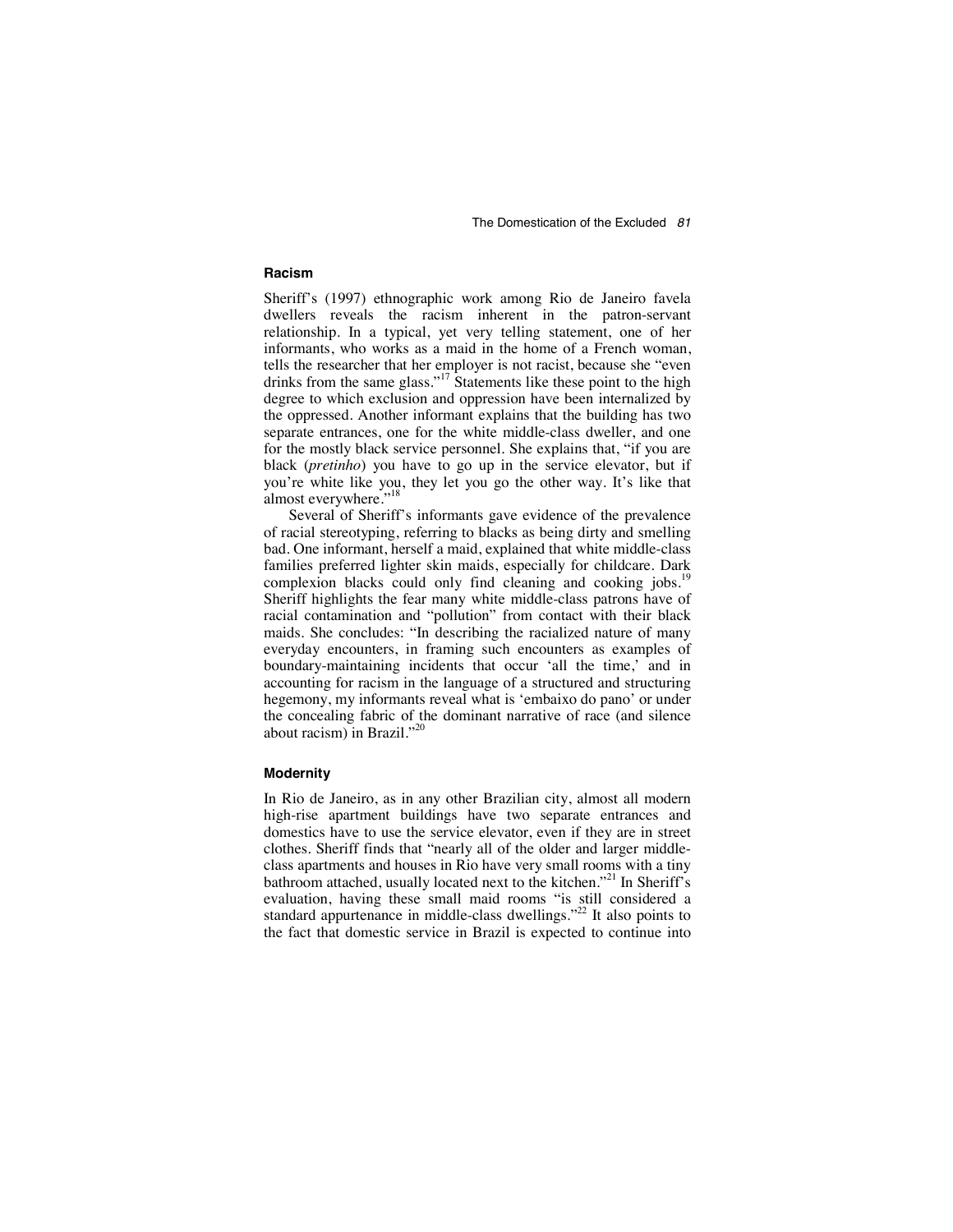the foreseeable future, at least by the architects who design apartment buildings for the included.

An illustration of this fact is provided by contemporary advertisements in Brazilian newspapers, offering middle, and upperclass apartments for rent and sale. Even in São Paulo, which is considered Brazil's most modern city, almost all apartments advertised have rooms for the domestic servant. Most servant rooms are just big enough for a small bed, not offering ventilation or natural light. In addition, the invisibility of the domestic worker is furthered by a strategic design that links the servant's room to the kitchen and the washing room, but keeps it distant from rooms where the patrons socialize. Bigger apartments, for the more affluent, typically have separate servant entrances, but even smaller, middle-class apartments find some room for the maid – or at least they include a servant room into the architectonical plan in order to evoke "upscale living." Having a servant is not the exclusive privilege of the elite, but a widespread practice of included groups. At the same time, living in an apartment with a servant room evokes privilege and thus serves the purpose of reproducing inclusion by referencing exclusion, even if the maid's quarter remains empty. The fact that even the most modern apartment buildings in the most modern city of Brazil - São Paulo - include quarters for the servant points to the modern character of this institution. Domestic servitude, at least in the eyes of those architects and developers catering to the included, is an institution that is here to stay. Yet even if the importance and magnitude of domestic servitude declines, living in an apartment with servant quarters bestows important symbolic capital upon those able to afford it and serves to demarcate the symbolic terrain upon which disjunctive democracy is constructed.

#### **Conclusion: Normalizing Difference in the Private Sphere**

An analysis of the dynamics of the employer-maid relationship as they are enacted routinely in Brazilian homes leads to several conclusions. First it points to a continuity of domestication within Brazilian households. It is no exaggeration to compare the precariousness of the social condition of a maid to that of a bonded feudal servant or even to that of a domestic slave. This is especially the case considering that until 1888 (and sometimes longer) included Brazilians had domestic slaves (*mucamas*) to serve them in their homes.<sup>23</sup> The continuity that links domestic slavery to domestic service contributes to the negative stigma of this activity.<sup>24</sup>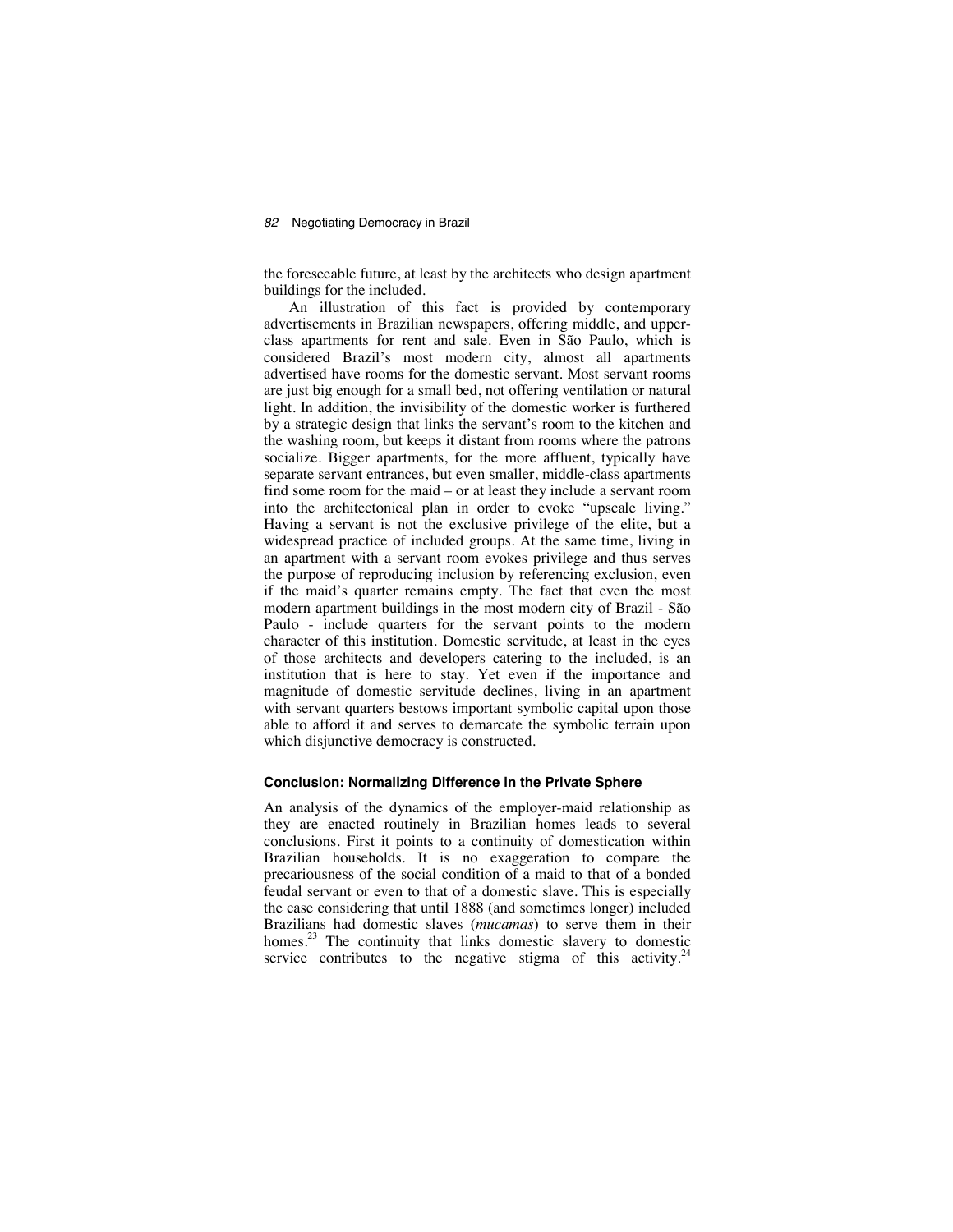Furthermore, the magnitude and economic importance of this work transforms it into a typical everyday practice, and contributes to the maintenance of a distinction in Brazilian common sense between who counts as included and who as excluded. As such, the private sphere constituted by Brazilian middle and upper class homes must be seen as constituting one of the main societal places where the dichotomies of exclusion / inclusion and having rights / depending on favors are recreated and institutionalized.

With its specific racialized dimension, domestic servitude is also among the central places where the children of the included learn and are socialized into the knowledge of how to distinguish and treat "inferior" people. The systematic infantilization and dehumanization of Afro-Brazilian adult women in white middle class households must be seen as a crucial process that perpetuates the institutionalization and normalization of the "inferiority" of the racialized other. The docility of the maid, resulting from extreme patriarchal dependency and precarious status, provides the counterpart to this dichotomy, resulting in the typical image of the benevolent black nanny who raises the children of white middle class parents.

According to some analysts, domestic service keeps growing in Brazil, indicating that domestic service in Brazil is more than a premodern legacy.<sup>25</sup> The modern high-tech apartments for sale offered in contemporary Brazilian newspapers point to the fact that domestic service is indeed intimately linked to modernity and capitalist development in Brazil, allowing one part of human kind to climb up to the heights of enlightenment on the backs of others that are condemned to remain in the dark.

The highly routinized institution of domestic servitude in the households of included Brazilians thus serves as one of the central societal places to anchor an exclusionary common sense into the minds of the involved, as well as into the broadly accepted common sense. Being part of "how things are" does however not necessarily imply that the excluded readily accept their lot. Although repeated dehumanization certainly penetrates the lifeworld and value systems of the excluded, the statements of maids reproduced above also point to their continued rebellion and moral outrage at the abusive actions of their employers. Uncritical acceptance is more likely to be found among the exploiting employers, who seem repeatedly outraged how "unthankful" their maids are or how "ungrateful" a maid acts when seeking legal support against her abuse.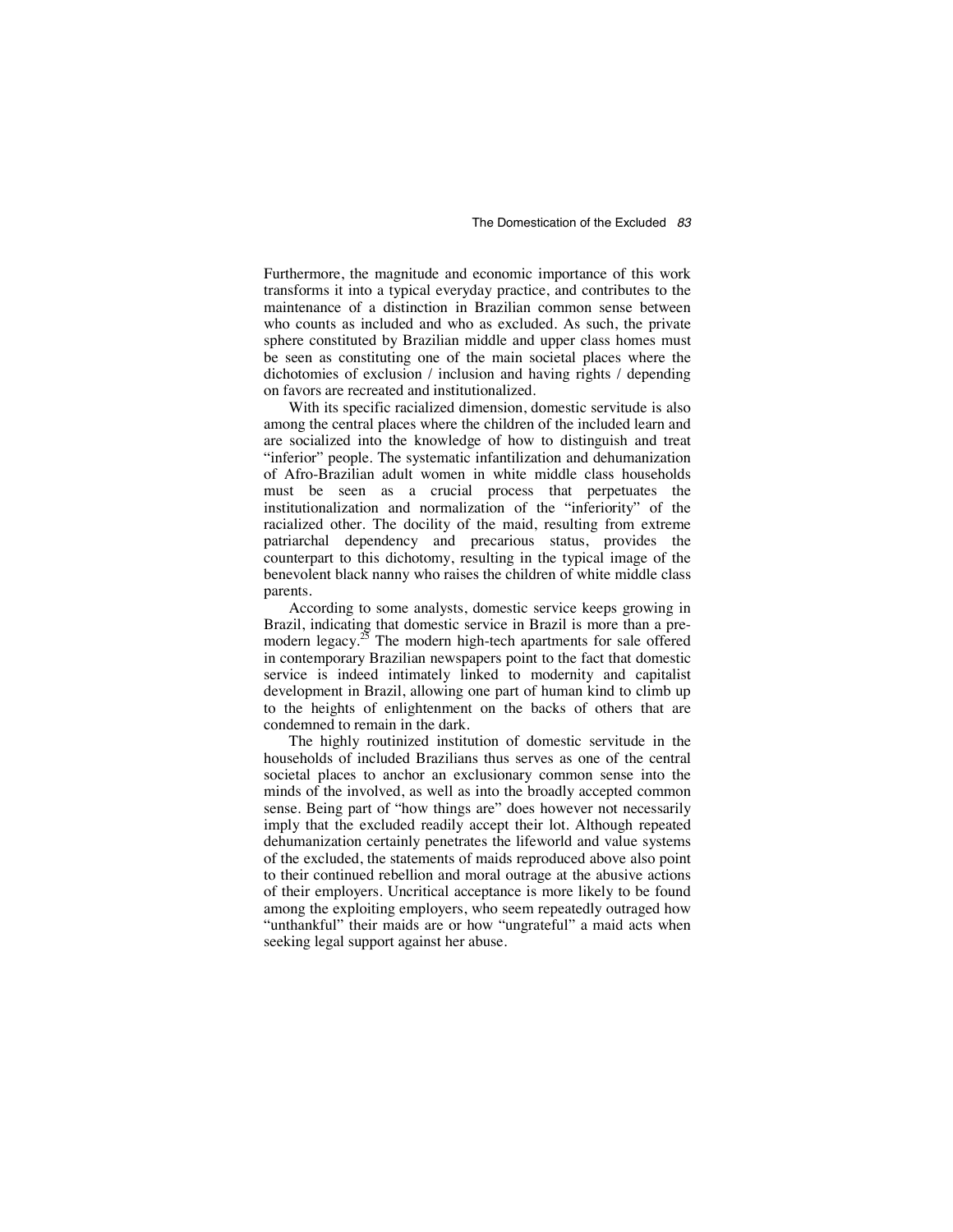The knowledge of who counts as included and who does not is reproduced systematically within homes, as it is in schools, as we saw in Chapter Four. To be effective, however, the institutionalization of inequality produced in the private sphere must reach the public realm. In the following chapter we will analyze how the system of social stratification thus created in the private realm spills over into the public sphere, where it threatens to undermine the possibility of democratic legitimation.

 $\frac{1}{2}$  Hall 1979: 325.

1

 $\frac{3}{1}$  Goldstein 2003.

 $^{4}_{6}$  Gill 1994: 146f.

 $\frac{5}{6}$  Chaney and Castro 1989:4.

 $\frac{6}{7}$  Colen 1989:180f.

 $\frac{7}{9}$  In Chaney and Castro 1989.

 $\frac{8}{9}$  See Bales' definition in Chapter One.

<sup>9</sup> Several descriptions of Brazilian slavery are available, such as Antonil, Andre Joao 1976 [1649]; Freyre, Gilberto 1990a; Gorender, Jacob 1988; Ramos, Arthur 1934 and 1979; Reis, Joao Jose 1986; Rodrigues, Nina 1988; Schwartz, Stuart B. 1988; Verger, Pierre 1992, 1981, and 1987; and Viana, Luis Filho 1988, amongst others. The descriptions these authors provide about colonial slavery very much resemble the characterizations of contemporary

<sup>to</sup> Maria Maria, Year 4, No. 4 (2002), available online at<br>http://www.undp.org.br/unifem/mariamaria/ano4\_n4/sumario4.html  $\frac{11 \text{ Maria Maria, editorial}}{Maria Maria, editorial}$ <br>
<sup>12</sup> Maria Maria, Jurnal published by UNIFEM, no page numbers available.<br>
<sup>13</sup> Elvira, 23 years, domestic servant, single, no children, Feira de Santana,<br>
Bahia,<br>
<sup>14</sup> Ouoted in Berlin 1998: 208.

<sup>15</sup> Elvira, 23 years, domestic servant, single, no children, Feira de Santana, Bahia,<br>
<sup>16</sup> Naime, 34 years, social psychologist, no children, São Paulo, SP.<br>
<sup>17</sup> Ibid: 220.<br>
<sup>18</sup> Ibid: 221.<br>
<sup>19</sup> Ibid: 221.<br>
<sup>19</sup> Ibid: 226.<br>
<sup>21</sup> Ibid: 251.<br>
<sup>21</sup> Ibid: 223.<br>
<sup>22</sup> Ibid: 223.<br>
<sup>22</sup> Ibid: 223.<br>
<sup>23</sup>

his book entitled *The Mansions and the Shanties: the making of modern Brazil,* New York: Alfred. A. Knopf (1963). This is the North American edition of the 1936 Brazilian original entitled *Sobrados e mucambos: decadência do patriarcado rural e desenvolvimento do urbano*. 24 Kofes 2001:21.

 $\frac{2}{3}$  Sheriff 1997:215.